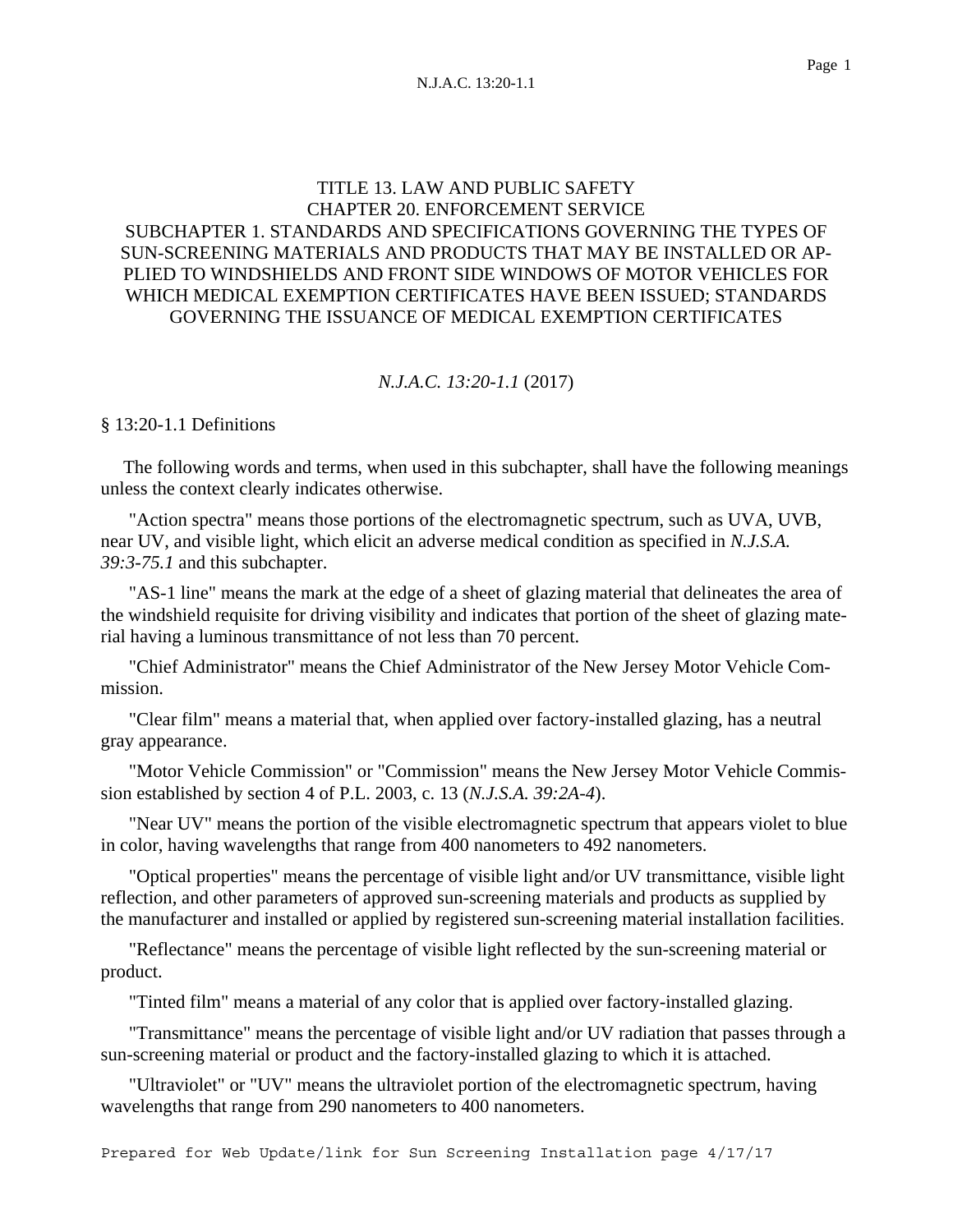"UVA" means the portion of the UV spectrum that ranges from 320 nanometers to 400 nanometers in wavelength.

"UVB" means the portion of the UV spectrum that ranges from 290 nanometers to 320 nanometers in wavelength.

"Visible light" means that portion of the electromagnetic spectrum that is directly observable, having wavelengths that range from 400 nanometers to 760 nanometers with a corresponding appearance of violet to red in color.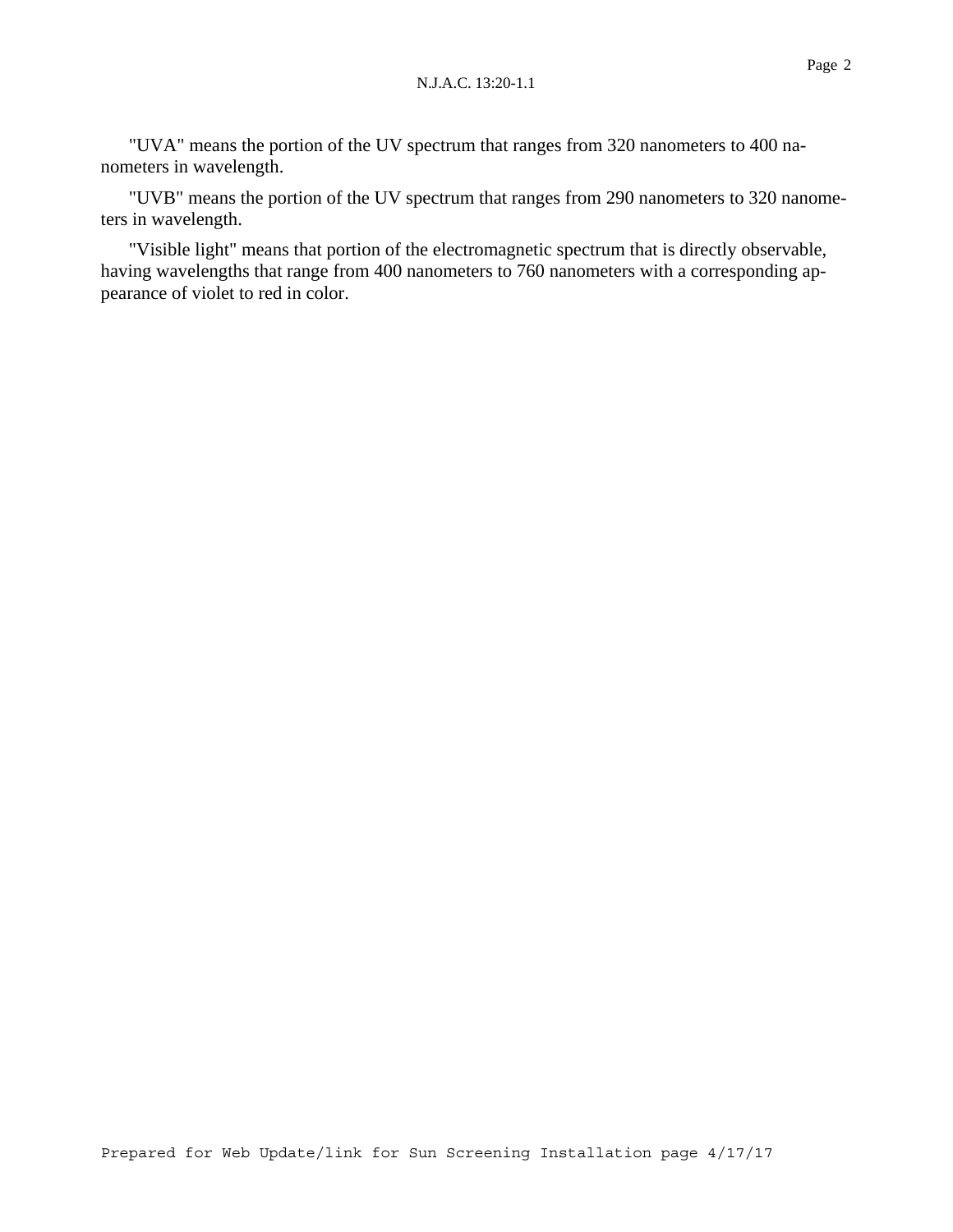## TITLE 13. LAW AND PUBLIC SAFETY CHAPTER 20. ENFORCEMENT SERVICE SUBCHAPTER 1. STANDARDS AND SPECIFICATIONS GOVERNING THE TYPES OF SUN-SCREENING MATERIALS AND PRODUCTS THAT MAY BE INSTALLED OR AP-PLIED TO WINDSHIELDS AND FRONT SIDE WINDOWS OF MOTOR VEHICLES FOR WHICH MEDICAL EXEMPTION CERTIFICATES HAVE BEEN ISSUED; STANDARDS GOVERNING THE ISSUANCE OF MEDICAL EXEMPTION CERTIFICATES

### *N.J.A.C. 13:20-1.2* (2017)

§ 13:20-1.2 Light transmittance standard; motor vehicle windshield and front side windows

 (a) Sun-screening materials and products shall not be installed or applied to the windshield of a motor vehicle which, in conjunction with factory-installed glazing, reduce the transmittance of normally incident visible light below 70 percent.

(b) Notwithstanding (a) above, sun-screening materials and products may be installed or applied to that portion of the windshield of a motor vehicle above the AS-1 line which, in conjunction with factory-installed glazing, reduce the transmittance of normally incident visible light below 70 percent.

(c) Sun-screening materials and products shall not be installed or applied to the front side window(s) of a motor vehicle which, in conjunction with factory-installed glazing, reduce the transmittance of normally incident visible light below 60 percent.

(d) Notwithstanding (c) above, the owner or lessee of a motor vehicle for which a medical exemption certificate has been issued pursuant to this subchapter may affix readily removable sun-screening materials and products to the uppermost six-inch portion of the front side window(s) of such motor vehicle during the hours between sunrise and sunset; provided, however, that such readily removable sun-screening materials and products shall not, in conjunction with factory-installed glazing, reduce the transmittance of normally incident visible light below 35 percent.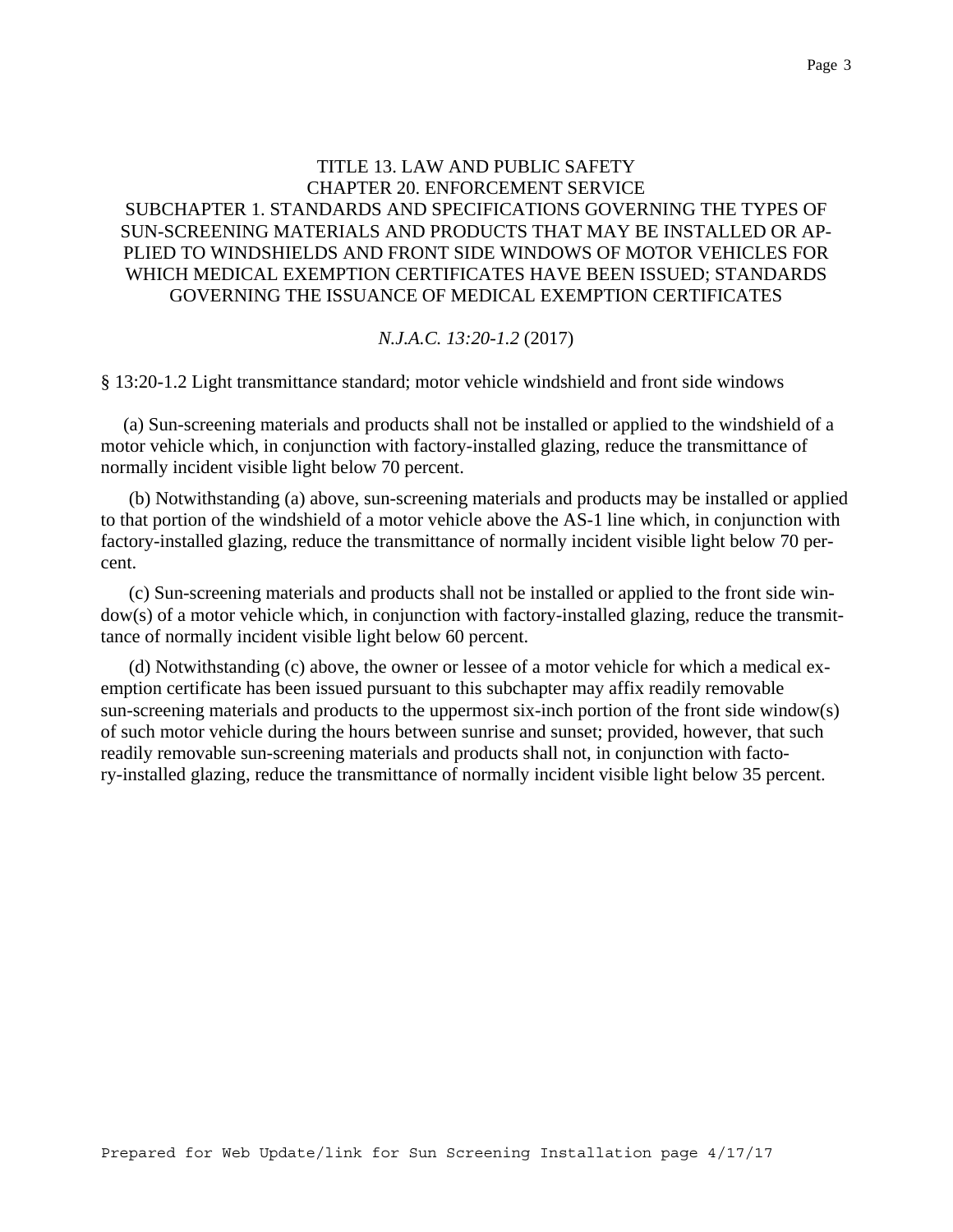# TITLE 13. LAW AND PUBLIC SAFETY CHAPTER 20. ENFORCEMENT SERVICE SUBCHAPTER 1. STANDARDS AND SPECIFICATIONS GOVERNING THE TYPES OF SUN-SCREENING MATERIALS AND PRODUCTS THAT MAY BE INSTALLED OR AP-PLIED TO WINDSHIELDS AND FRONT SIDE WINDOWS OF MOTOR VEHICLES FOR WHICH MEDICAL EXEMPTION CERTIFICATES HAVE BEEN ISSUED; STANDARDS GOVERNING THE ISSUANCE OF MEDICAL EXEMPTION CERTIFICATES

## *N.J.A.C. 13:20-1.3* (2017)

§ 13:20-1.3 Visible light reflectance standard; motor vehicle windshield and front side windows

 The visible light reflectance of sun-screening materials and products installed or applied to the windshield and/or the front side window(s) of a motor vehicle shall not exceed eight percent.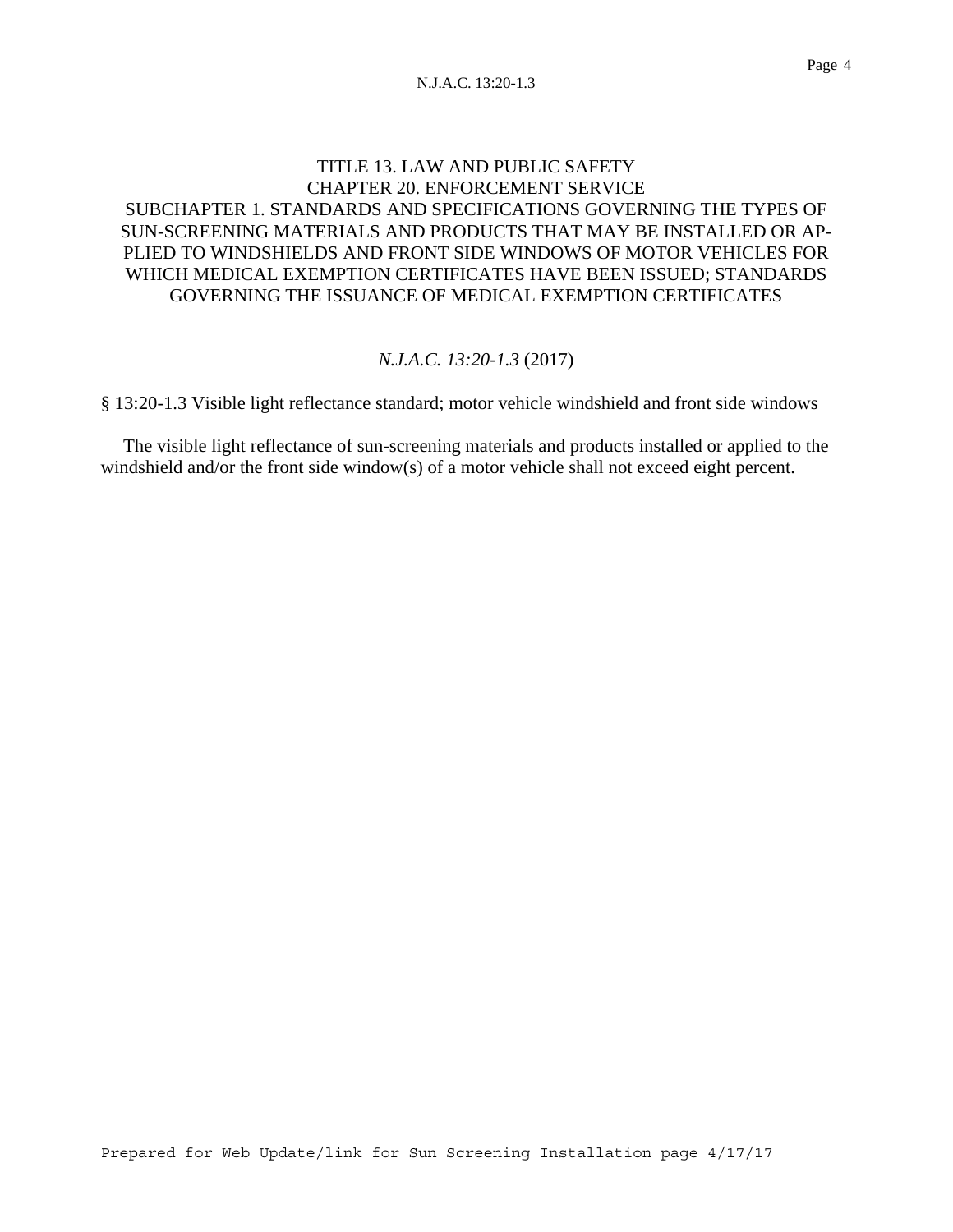## TITLE 13. LAW AND PUBLIC SAFETY CHAPTER 20. ENFORCEMENT SERVICE SUBCHAPTER 1. STANDARDS AND SPECIFICATIONS GOVERNING THE TYPES OF SUN-SCREENING MATERIALS AND PRODUCTS THAT MAY BE INSTALLED OR AP-PLIED TO WINDSHIELDS AND FRONT SIDE WINDOWS OF MOTOR VEHICLES FOR WHICH MEDICAL EXEMPTION CERTIFICATES HAVE BEEN ISSUED; STANDARDS GOVERNING THE ISSUANCE OF MEDICAL EXEMPTION CERTIFICATES

### *N.J.A.C. 13:20-1.4* (2017)

§ 13:20-1.4 Sun-screening materials or products; color

 (a) Sun-screening materials or products that are installed or applied to the windshield of a motor vehicle shall be a clear film.

(b) Sun-screening materials or products that are installed or applied to the front side window(s) of a motor vehicle shall be either a clear film or a tinted film.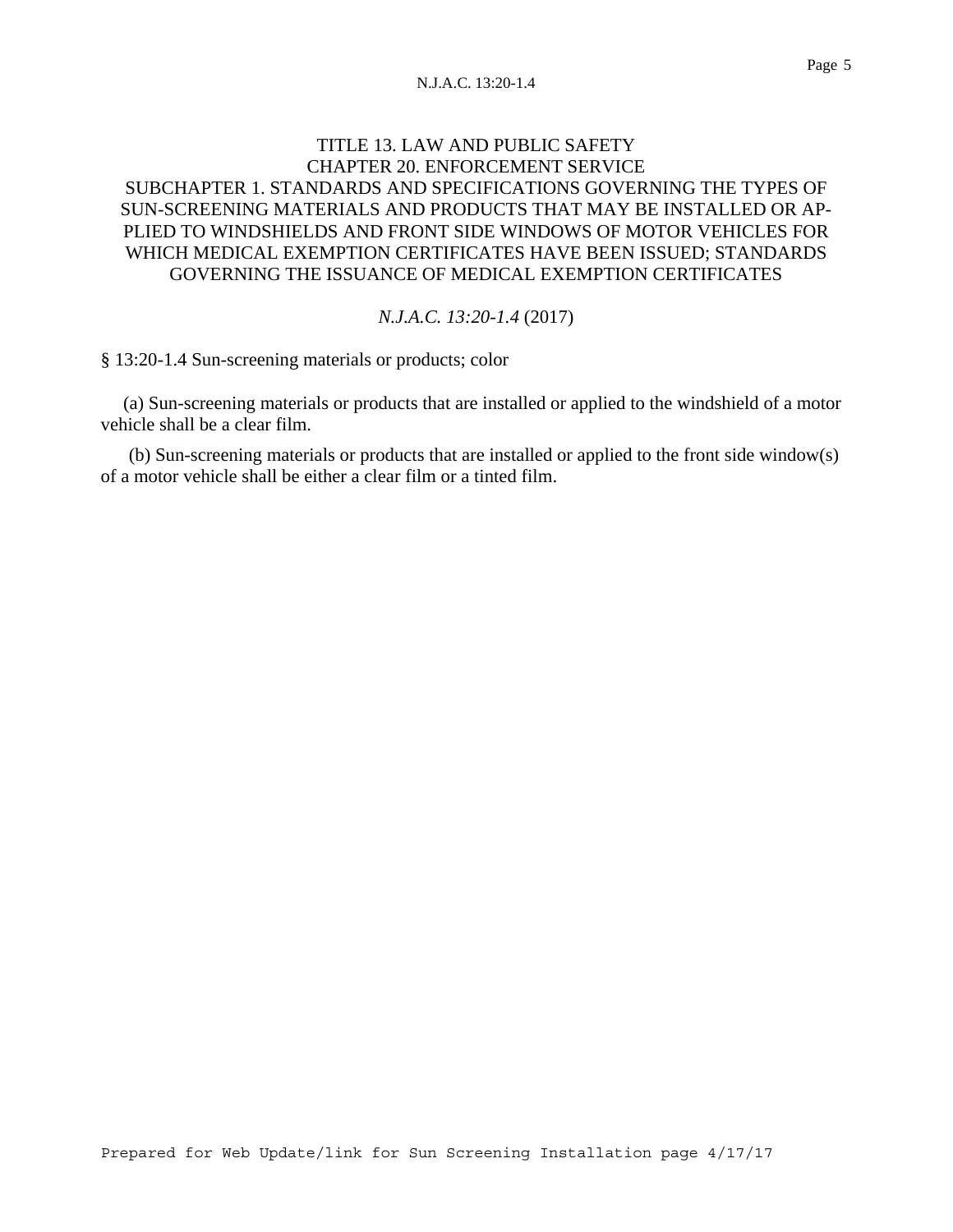# TITLE 13. LAW AND PUBLIC SAFETY CHAPTER 20. ENFORCEMENT SERVICE SUBCHAPTER 1. STANDARDS AND SPECIFICATIONS GOVERNING THE TYPES OF SUN-SCREENING MATERIALS AND PRODUCTS THAT MAY BE INSTALLED OR AP-PLIED TO WINDSHIELDS AND FRONT SIDE WINDOWS OF MOTOR VEHICLES FOR WHICH MEDICAL EXEMPTION CERTIFICATES HAVE BEEN ISSUED; STANDARDS GOVERNING THE ISSUANCE OF MEDICAL EXEMPTION CERTIFICATES

### *N.J.A.C. 13:20-1.5* (2017)

§ 13:20-1.5 Medical exemption certificate application procedure; application contents

 (a) The owner or lessee of a motor vehicle that is driven by or is used to regularly transport a person who has a medical condition involving ophthalmic or dermatological photosensitivity, including, but not limited to, the medical conditions specified in *N.J.S.A. 39:3-75.1*, chronic actinic dermatitis, photosensitive eczema, and skin cancers having an associated diagnosis of chronic actinic dermatitis, may apply to the Chief Administrator for a medical exemption certificate to have the windshield and/or the front side window(s) of such motor vehicle covered by or treated with a material or product that increases its visible light reflectance or reduces its light transmittance.

(b) An applicant for a medical exemption certificate pursuant to this subchapter shall set forth the following information on an application form prescribed by the Motor Vehicle Commission:

1. The name, address, and driver license number of the person who has a medical condition involving ophthalmic or dermatological photosensitivity; and

2. The make, model, year, registration plate number, and vehicle identification number of the vehicle on which the sun-screening material or product is to be installed or applied.

(c) An applicant for a medical exemption certificate pursuant to this subchapter shall, upon complying with (b) above, submit the application to a certified ophthalmologist or a physician with a plenary license to practice medicine and surgery in this State or a bordering state for completion.

(d) The ophthalmologist or physician referred to in (c) above shall certify in writing on the application that the person for whom the application is being submitted has a medical condition involving ophthalmic or dermatological photosensitivity, and shall specify such medical condition and the recommended treatment therefor. The written certification shall also include the specific wavelength or action spectra of light to which the patient is photosensitive. For medical conditions involving dermatological photosensitivity, certification of photo-testing, using specific wavelengths of artificially generated photo-radiation to test skin for the radiation wavelengths that elicit a photo-reaction, shall be submitted with the application so as to enable the Chief Administrator to determine the type and application of sun-screening materials and products that may be permitted to be installed or applied to the motor vehicle windshield and/or the front side window(s). The ophthalmologist or physician shall also set forth on the application his or her name, business address, medical license number, state of licensure, and date of licensure.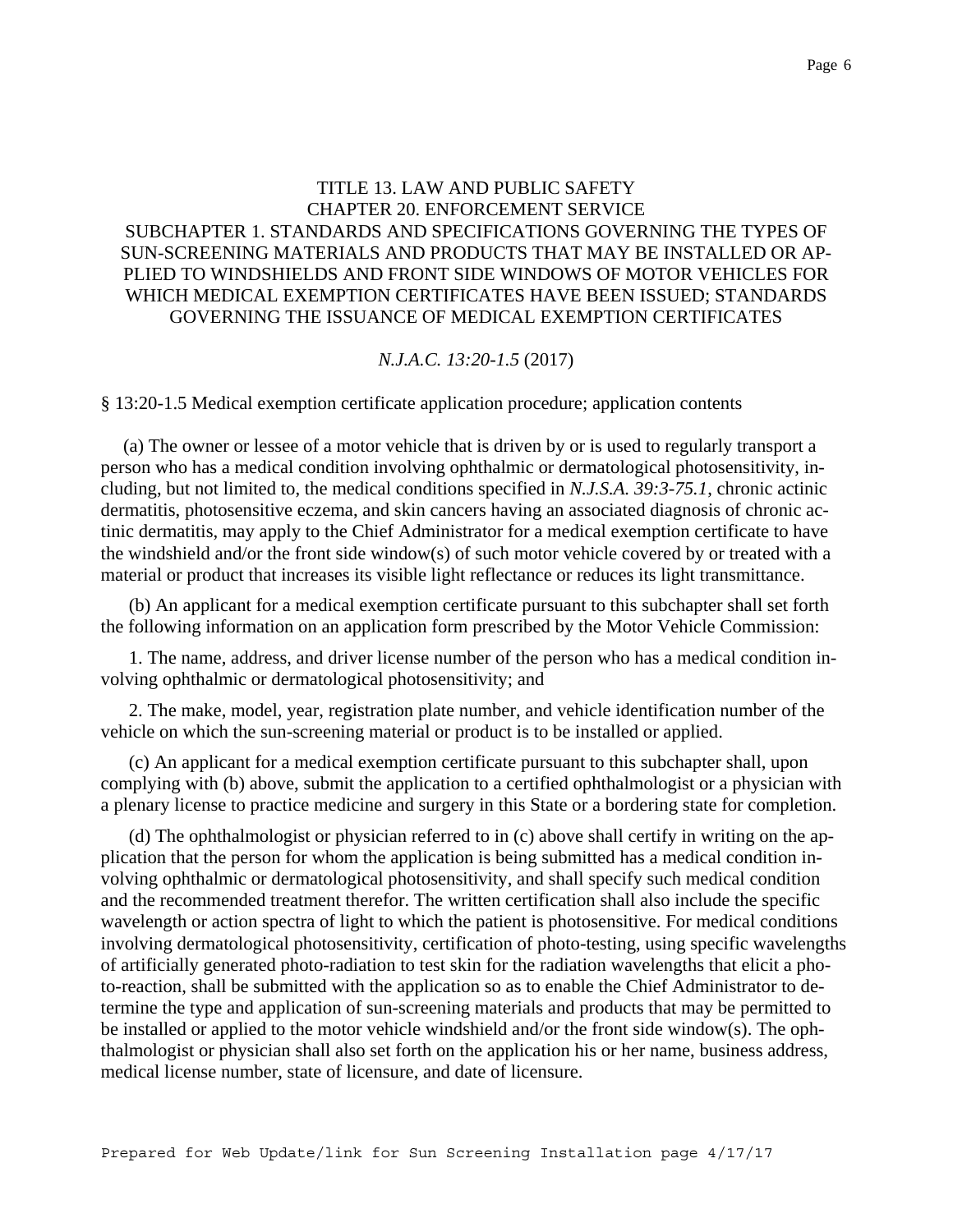(e) Upon completion of the application for a medical exemption certificate in accordance with (a) through (d) above, the application shall be submitted by the applicant to the Motor Vehicle Commission for issuance of the medical exemption certificate.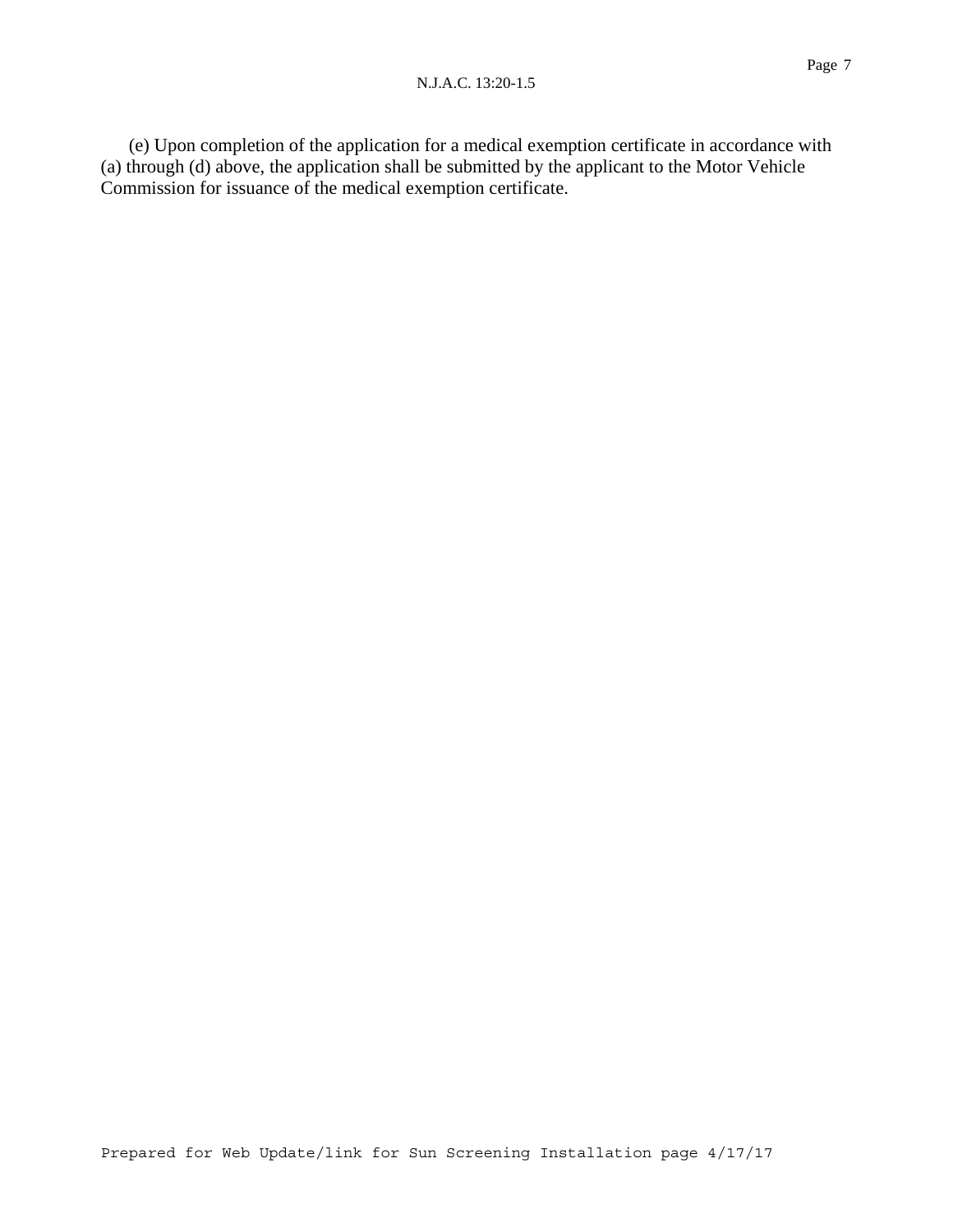# TITLE 13. LAW AND PUBLIC SAFETY CHAPTER 20. ENFORCEMENT SERVICE SUBCHAPTER 1. STANDARDS AND SPECIFICATIONS GOVERNING THE TYPES OF SUN-SCREENING MATERIALS AND PRODUCTS THAT MAY BE INSTALLED OR AP-PLIED TO WINDSHIELDS AND FRONT SIDE WINDOWS OF MOTOR VEHICLES FOR WHICH MEDICAL EXEMPTION CERTIFICATES HAVE BEEN ISSUED; STANDARDS GOVERNING THE ISSUANCE OF MEDICAL EXEMPTION CERTIFICATES

### *N.J.A.C. 13:20-1.6* (2017)

§ 13:20-1.6 Medical exemption certificate; period of validity; renewal; certificate void upon sale or termination of lease of motor vehicle; removal of sun-screening materials or products prior to sale or termination of lease of motor vehicle

 (a) A medical exemption certificate shall be issued for a motor vehicle upon the owner's or lessee's compliance with *N.J.A.C. 13:20-1.5*.

(b) A medical exemption certificate shall be valid for a period of 48 months.

(c) The owner or lessee of a motor vehicle for which a medical exemption certificate has been issued pursuant to this subchapter shall make application for the renewal of such certificate no later than 30 days before the expiration of the certificate. The certificate shall not be renewed if the previously installed or applied sun-screening material or product has developed a haze, discoloration, or other visual distortion that changes the original optical properties of the sun-screening material or product.

(d) A medical exemption certificate shall be deemed void upon the sale of, or the termination of the lease for, the motor vehicle for which the certificate was issued; provided, however, that if the lessee purchases the motor vehicle upon the termination of the lease, the medical exemption certificate issued therefor shall remain valid until the issuance of a replacement medical exemption certificate for the motor vehicle by the Motor Vehicle Commission in accordance with (e) below.

(e) The owner or lessee of the motor vehicle for which a medical exemption certificate has been issued shall be responsible for the removal of the sun-screening materials or products from the windshield and/or the front side window(s) prior to the sale of, or the termination of the lease for, the motor vehicle. This subsection shall not apply to a lessee who purchases the motor vehicle for which a medical exemption certificate has been issued upon the termination of the lease for the motor vehicle; provided, however, an application for a replacement medical exemption certificate shall be submitted to the Motor Vehicle Commission by the purchaser within 14 days of the date of issuance of the new registration for the motor vehicle. The replacement medical exemption certificate shall indicate the new registered owner and the new registration plate number of the motor vehicle.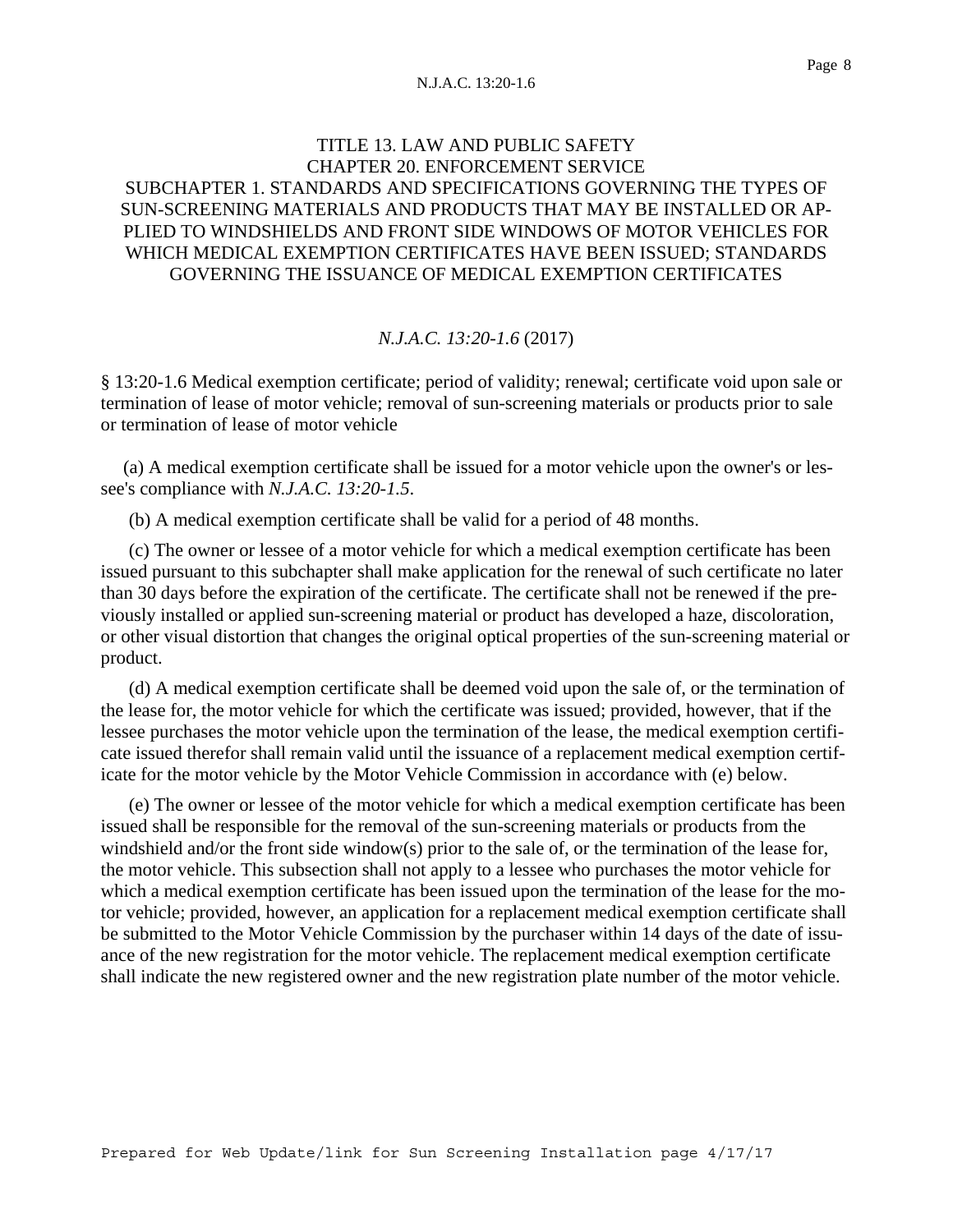# TITLE 13. LAW AND PUBLIC SAFETY CHAPTER 20. ENFORCEMENT SERVICE SUBCHAPTER 1. STANDARDS AND SPECIFICATIONS GOVERNING THE TYPES OF SUN-SCREENING MATERIALS AND PRODUCTS THAT MAY BE INSTALLED OR AP-PLIED TO WINDSHIELDS AND FRONT SIDE WINDOWS OF MOTOR VEHICLES FOR WHICH MEDICAL EXEMPTION CERTIFICATES HAVE BEEN ISSUED; STANDARDS GOVERNING THE ISSUANCE OF MEDICAL EXEMPTION CERTIFICATES

### *N.J.A.C. 13:20-1.7* (2017)

§ 13:20-1.7 Medical exemption certificate; exhibition to police

 (a) The medical exemption certificate shall be in the possession of the driver or operator at all times when he or she is in charge of the motor vehicle on the highways of this State.

(b) The driver or operator shall exhibit the medical exemption certificate when requested to do so by a police officer while in the performance of the duties of his or her office.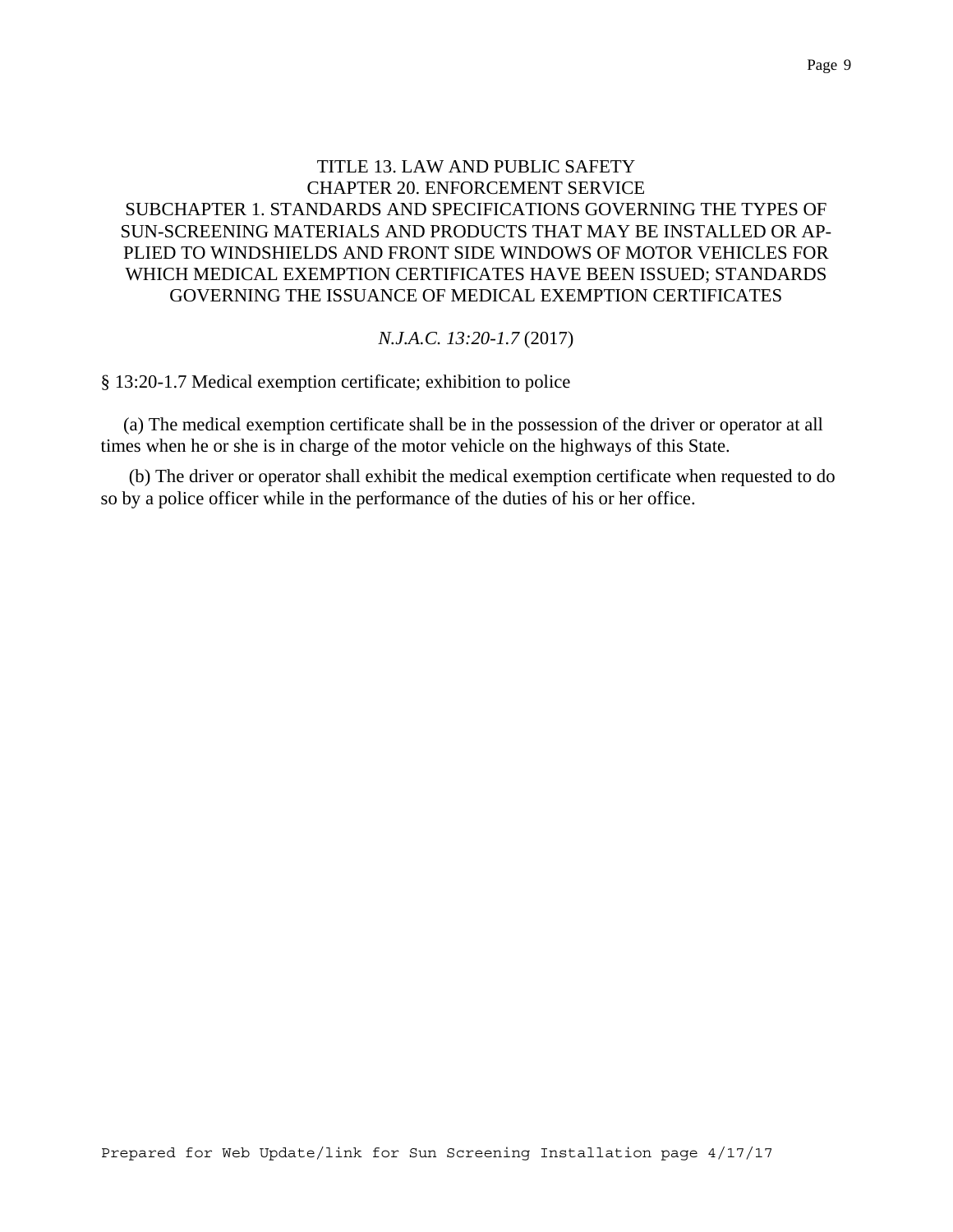## TITLE 13. LAW AND PUBLIC SAFETY CHAPTER 20. ENFORCEMENT SERVICE SUBCHAPTER 1. STANDARDS AND SPECIFICATIONS GOVERNING THE TYPES OF SUN-SCREENING MATERIALS AND PRODUCTS THAT MAY BE INSTALLED OR AP-PLIED TO WINDSHIELDS AND FRONT SIDE WINDOWS OF MOTOR VEHICLES FOR WHICH MEDICAL EXEMPTION CERTIFICATES HAVE BEEN ISSUED; STANDARDS GOVERNING THE ISSUANCE OF MEDICAL EXEMPTION CERTIFICATES

#### *N.J.A.C. 13:20-1.8* (2017)

§ 13:20-1.8 Label; attachment; size; content; representation of compliance with subchapter

 (a) Each sun-screening material installation facility registered by the Motor Vehicle Commission in accordance with *N.J.A.C. 13:20-2* shall attach a label between the sun-screening material or product and the windshield and/or the front side window(s) of the motor vehicle to which such material or product is installed or applied. A label shall be attached to the lower right corner of the windshield as viewed from the interior of the motor vehicle and shall be completely visible from the front of the motor vehicle. A label shall be attached to the lower left corner of the front left side window as viewed from the interior of the motor vehicle and shall be completely visible from the left side of the motor vehicle. A label shall be attached to the lower right corner of the front right side window as viewed from the interior of the motor vehicle and shall be completely visible from the right side of the motor vehicle.

(b) The label required by (a) above shall be one inch by one inch in size, and shall contain the name of the sun-screening material or product manufacturer and the registration number of the sun-screening material installation facility that installed or applied the sun-screening material or product to the motor vehicle.

(c) The attachment of the label to the windshield and/or the front side window(s) of a motor vehicle shall constitute the sun-screening material installation facility's representation that the sun-screening materials or products are in compliance with the standards set forth in this subchapter.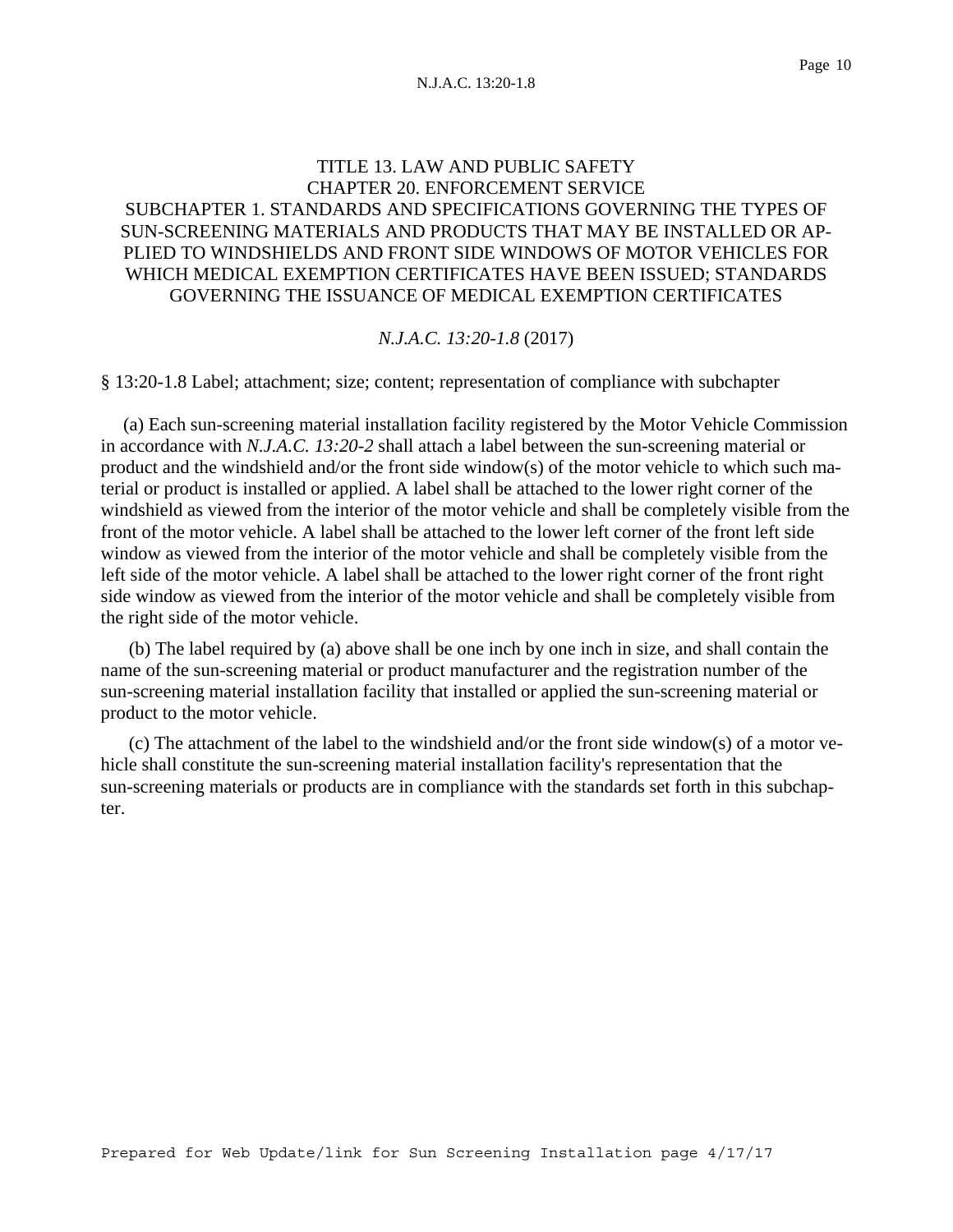# TITLE 13. LAW AND PUBLIC SAFETY CHAPTER 20. ENFORCEMENT SERVICE SUBCHAPTER 2. REGISTRATION OF FACILITIES THAT INSTALL OR APPLY APPROVED SUN-SCREENING MATERIALS AND PRODUCTS TO WINDSHIELDS AND FRONT SIDE WINDOWS OF MOTOR VEHICLES FOR WHICH MEDICAL EXEMPTION CERTIFICATES HAVE BEEN ISSUED

### *N.J.A.C. 13:20-2.1* (2017)

§ 13:20-2.1 Purpose

 The purpose of this subchapter is to implement *N.J.S.A. 39:3-75.1* et seq. by establishing a system for the registration of persons in the business of installing or applying approved sun-screening materials and products on the windshields and/or the front side window(s) of motor vehicles for which medical exemption certificates have been issued in accordance with *N.J.A.C. 13:20-1* and which are driven by or are used to regularly transport a person having a medical condition involving ophthalmic or dermatological photosensitivity.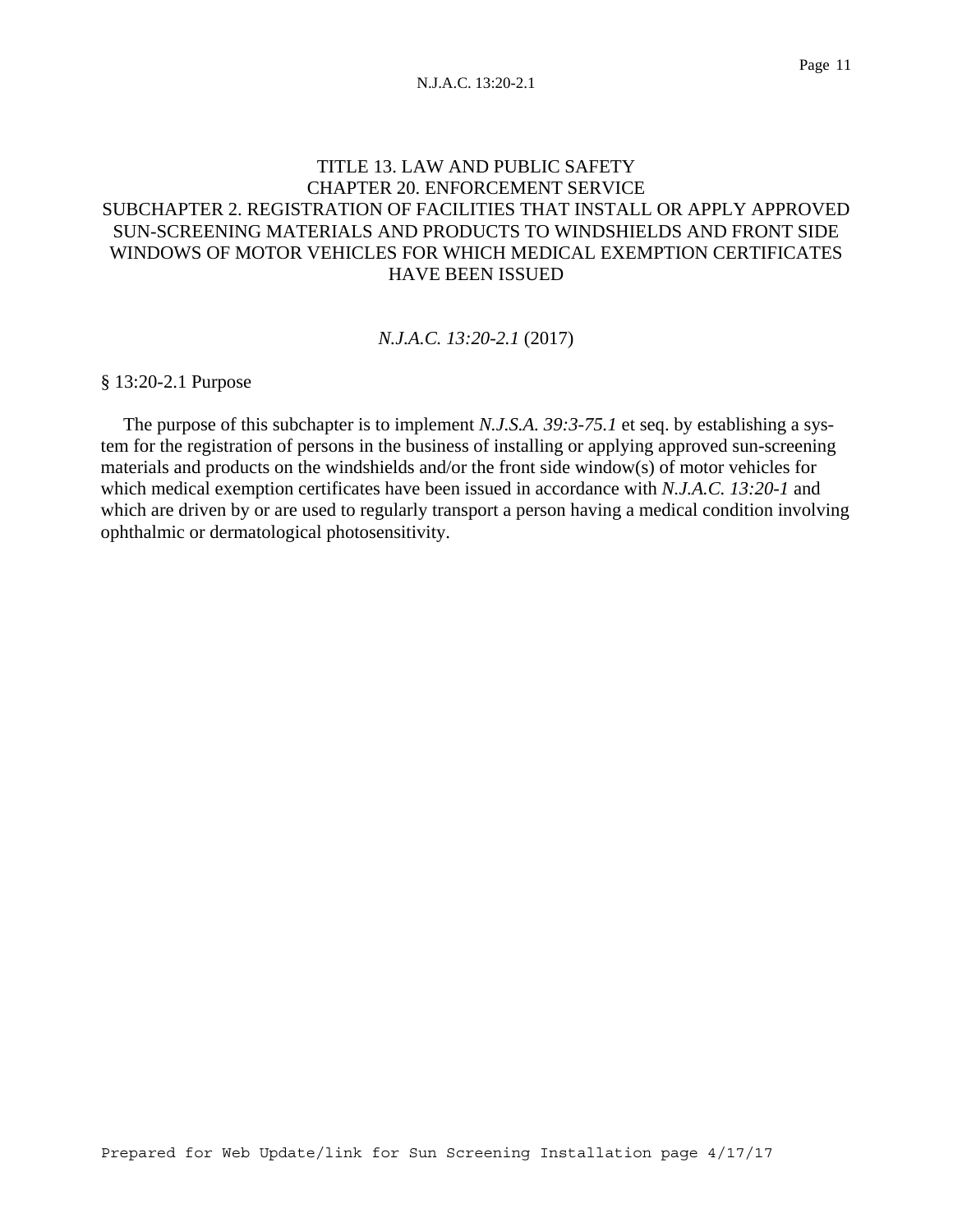# TITLE 13. LAW AND PUBLIC SAFETY CHAPTER 20. ENFORCEMENT SERVICE SUBCHAPTER 2. REGISTRATION OF FACILITIES THAT INSTALL OR APPLY APPROVED SUN-SCREENING MATERIALS AND PRODUCTS TO WINDSHIELDS AND FRONT SIDE WINDOWS OF MOTOR VEHICLES FOR WHICH MEDICAL EXEMPTION CERTIFICATES HAVE BEEN ISSUED

### *N.J.A.C. 13:20-2.2* (2017)

§ 13:20-2.2 Scope

 (a) This subchapter shall apply to every person engaged in the business of installing or applying approved sun-screening materials and products to windshields and/or front side windows of motor vehicles for which medical exemption certificates have been issued in accordance with *N.J.A.C. 13:20-1* and which are driven by or are used to regularly transport a person who has a medical condition involving ophthalmic or dermatological photosensitivity.

(b) No person shall, on or after September 17, 2001, engage in the business of installing or applying approved sun-screening materials and products to windshields and/or front side windows of motor vehicles for which medical exemption certificates have been issued in accordance with *N.J.A.C. 13:20-1* and which are driven by or are used to regularly transport a person who has a medical condition involving ophthalmic or dermatological photosensitivity unless registered by the Chief Administrator in accordance with this subchapter.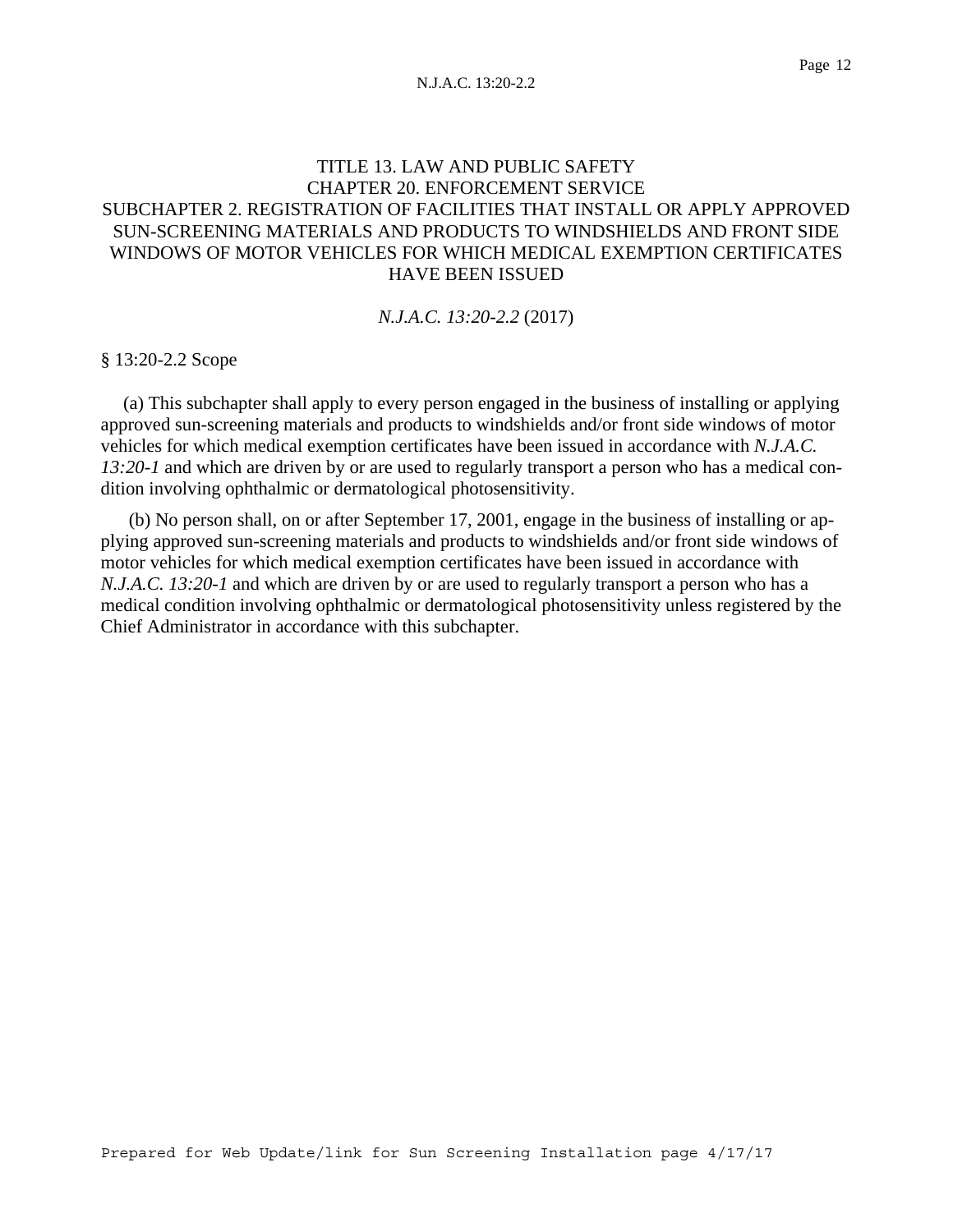# TITLE 13. LAW AND PUBLIC SAFETY CHAPTER 20. ENFORCEMENT SERVICE SUBCHAPTER 2. REGISTRATION OF FACILITIES THAT INSTALL OR APPLY APPROVED SUN-SCREENING MATERIALS AND PRODUCTS TO WINDSHIELDS AND FRONT SIDE WINDOWS OF MOTOR VEHICLES FOR WHICH MEDICAL EXEMPTION CERTIFICATES HAVE BEEN ISSUED

*N.J.A.C. 13:20-2.3* (2017)

§ 13:20-2.3 Definitions

The following words and terms, when used in this subchapter, shall have the following meanings unless the context clearly indicates otherwise.

"Advertising" means any printed or published materials including, but not limited to, direct mail, circulars, leaflets, pamphlets, newspapers, magazines, billboards, yellow pages of any telephone directory, radio and/or television broadcasts, and any other advertising medium of communication used to induce the public to seek the services of a sun-screening material installation facility. The term "advertising" shall not include printed or published materials appearing in the white pages of any telephone directory.

"Applicant" means any person making application pursuant to this subchapter for an initial registration to engage in the business of installing or applying approved sun-screening materials and products to motor vehicle windshields and/or front side windows or to renew an existing registration. In the case of a partnership or corporation applying for a registration, the term "applicant" shall respectively include all partners and/or officers and directors and/or persons having a controlling interest in a sole proprietorship or corporation.

"Chief Administrator" means the Chief Administrator of the New Jersey Motor Vehicle Commission.

"Controlling interest" means possession of the power to direct or cause the direction of the management and policies of a sun-screening material installation facility whether through the ownership of voting securities or otherwise. The Chief Administrator will presume that control in fact exists if any person or entity directly or indirectly owns, controls, holds the power to vote, or holds proxies representing 10 percent or more of the voting securities of any sun-screening material installation facility. This presumption may be rebutted by showing that control does not in fact exist. The Chief Administrator may determine that control in fact exists, notwithstanding the presence or absence of a presumption to that effect.

"Customer" means the owner of record of a motor vehicle on file with the Motor Vehicle Commission, or any family member, employee, or any other person whose use of the motor vehicle is authorized by such owner of record.

"Engaged in the business" means performing the installation or application of approved sun-screening materials and products to motor vehicle windshields and/or front side windows for compensation and includes: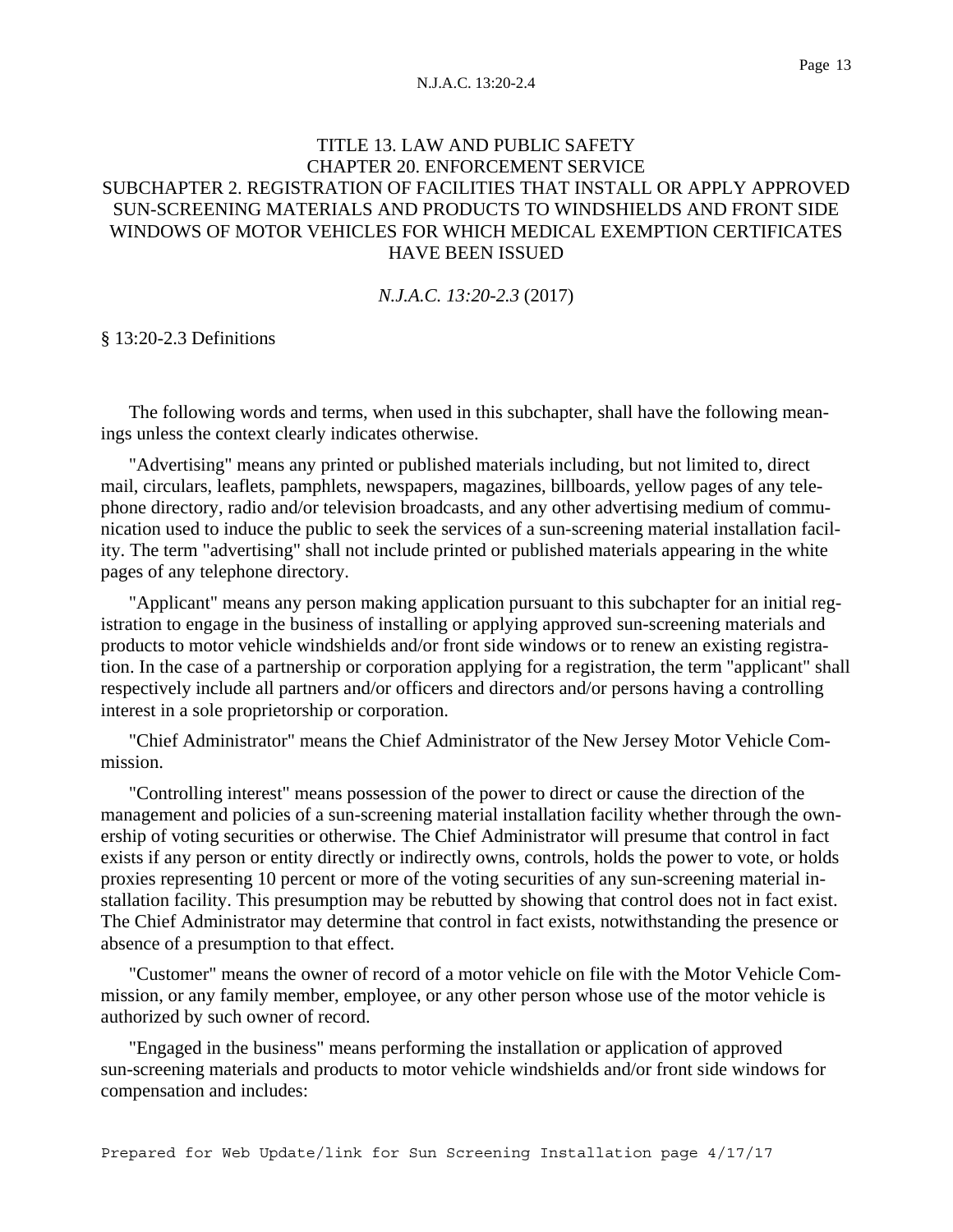1. Any person installing or applying approved sun-screening materials and products on the windshields and/or the front side windows of motor vehicles that are driven by or are used to regularly transport a person having a medical condition involving ophthalmic or dermatological photosensitivity;

2. Any person who subcontracts or has any type of business arrangement with a sun-screening material installation facility or other person to install or apply approved sun-screening materials and products to motor vehicle windshields and/or front side windows;

3. Any person who prepares an estimate to be used by a sun-screening material installation facility or other person to install or apply approved sun-screening materials and products to motor vehicle windshields and/or front side windows; or

4. Any person who negotiates in any manner with any customer to install or apply approved sun-screening materials and products to motor vehicle windshields and/or front side windows.

"Estimate" means any written determination prepared by a sun-screening material installation facility of the approximate cost of the parts and labor needed to install or apply approved sun-screening materials and products to motor vehicle windshields and/or front side windows.

"Motor Vehicle Commission" or "Commission" means the New Jersey Motor Vehicle Commission established by section 4 of P.L. 2003, c.13 (*N.J.S.A. 39:2A-4.*)

"Person" means any natural person, business, company, firm, partnership, association, corporation, or any other entity.

"Place of business" means the address or location where the services of a sun-screening material installation facility are offered or ordinarily performed.

"Sun-screening material installation facility" means any person who for compensation engages in the business of installing or applying approved sun-screening materials and products on the windshields and/or the front side window(s) of motor vehicles for which medical exemption certificates have been issued in accordance with *N.J.A.C. 13:20-1* and which are driven by or used to transport a person having a medical condition involving ophthalmic or dermatological photosensitivity. For the purpose of this subchapter, an employee of a sun-screening material installation facility who engages in the business of installing or applying approved sun-screening materials and products to motor vehicle windshields and/or front side windows solely by reason of his or her employment shall not be deemed to be a sun-screening material installation facility and shall not be required to be registered.

"Sun-screening material installation facility registration" means a registration issued to a sun-screening material installation facility which evidences the Chief Administrator's authorization for the facility to engage in the business of installing or applying approved sun-screening materials and products on the windshields and/or the front side window(s) of motor vehicles for which medical exemption certificates have been issued in accordance with *N.J.A.C. 13:20-1* and which are driven by or are used to regularly transport a person having a medical condition involving ophthalmic or dermatological photosensitivity.

"Suspension, revocation, or refusal to renew" means administrative action by the Chief Administrator, in accordance with *N.J.S.A. 39:3-75.1* et seq. or this subchapter, to refuse to renew a sun-screening material installation facility registration or to suspend or revoke such registration.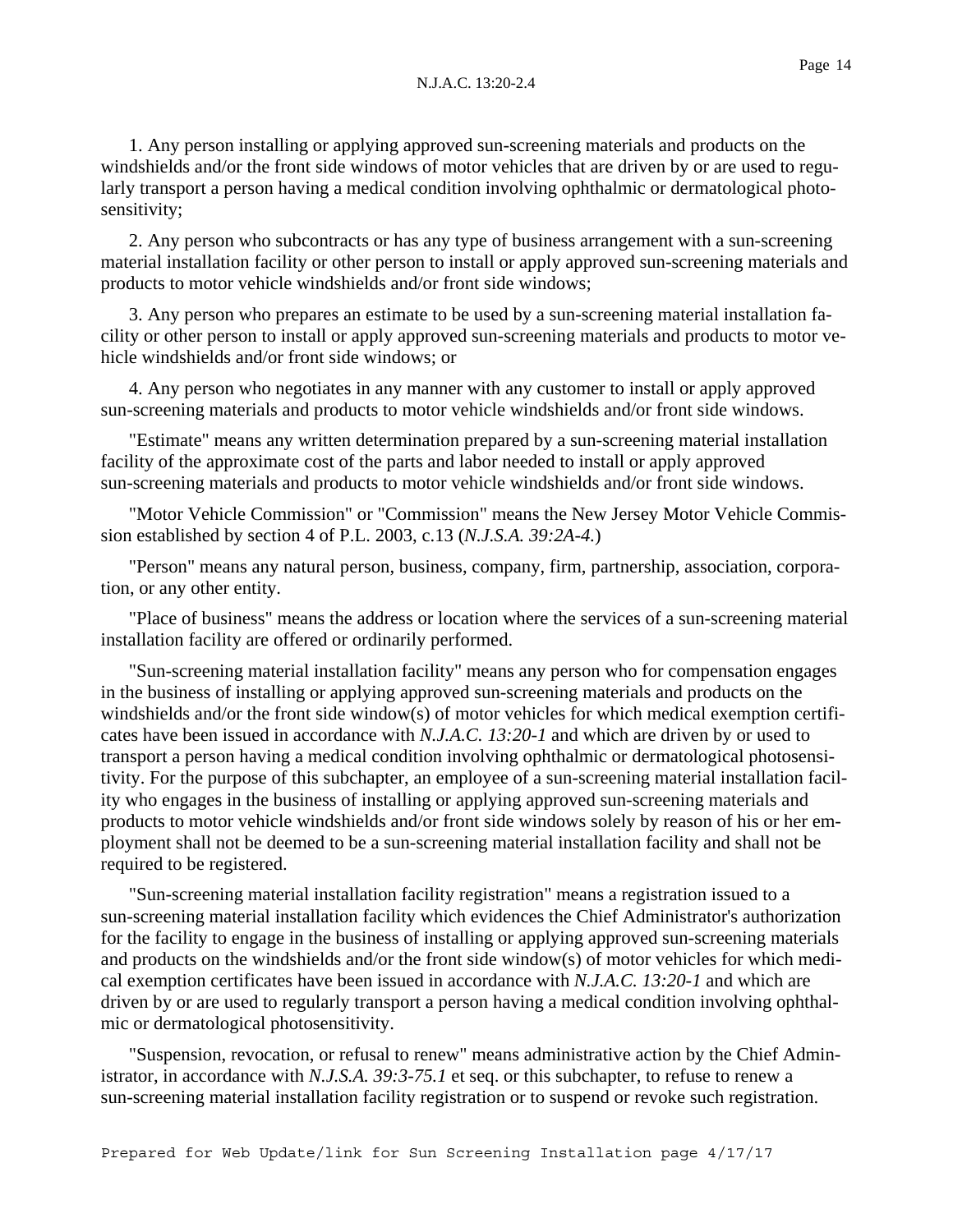# TITLE 13. LAW AND PUBLIC SAFETY CHAPTER 20. ENFORCEMENT SERVICE SUBCHAPTER 2. REGISTRATION OF FACILITIES THAT INSTALL OR APPLY APPROVED SUN-SCREENING MATERIALS AND PRODUCTS TO WINDSHIELDS AND FRONT SIDE WINDOWS OF MOTOR VEHICLES FOR WHICH MEDICAL EXEMPTION CERTIFICATES HAVE BEEN ISSUED

*N.J.A.C. 13:20-2.4* (2017)

§ 13:20-2.4 Initial application for registration

 (a) Any person seeking to engage in the business of a sun-screening material installation facility shall apply, in accordance with the provisions of this subchapter, to the Chief Administrator for a registration authorizing him or her to engage in such business. An application for a sun-screening material installation facility registration may be obtained from the Motor Vehicle Sun-Screening Material Installation Facility Registration Unit of the Motor Vehicle Commission. The address of the Motor Vehicle Sun-Screening Material Installation Facility Registration Unit is:

 Motor Vehicle Commission Business License Services Motor Vehicle Sun-Screening Material Installation Facility Registration Unit 225 East State Street PO Box 172 Trenton, New Jersey 08666-0172

(b) Each applicant for a sun-screening material installation facility registration shall file with the Chief Administrator, in such form and detail as may be required by him or her, an application setting forth the following:

1. The name, place of business, and telephone number of the sun-screening material installation facility;

2. The name, business and residence address(es), driver's license number, social security number, and telephone number(s) of:

i. The owner and/or possessor of a controlling interest of the facility, in the case of a sole proprietorship;

ii. Each partner, in the case of a partnership; or

iii. Each officer, director, and possessor of a controlling interest, in the case of a corporation;

3. Whether the applicant has ever been found to be in violation of the Consumer Fraud Act (*N.J.S.A. 56:8-1* et seq.) or any regulations adopted thereunder;

4. Whether the applicant has ever been denied, or had suspended or revoked, a license or registration to engage in any business, profession, or occupation licensed or registered under the laws of any state; and

5. Whether the applicant has any interest in any other sun-screening material installation facility or any motor vehicle-related business.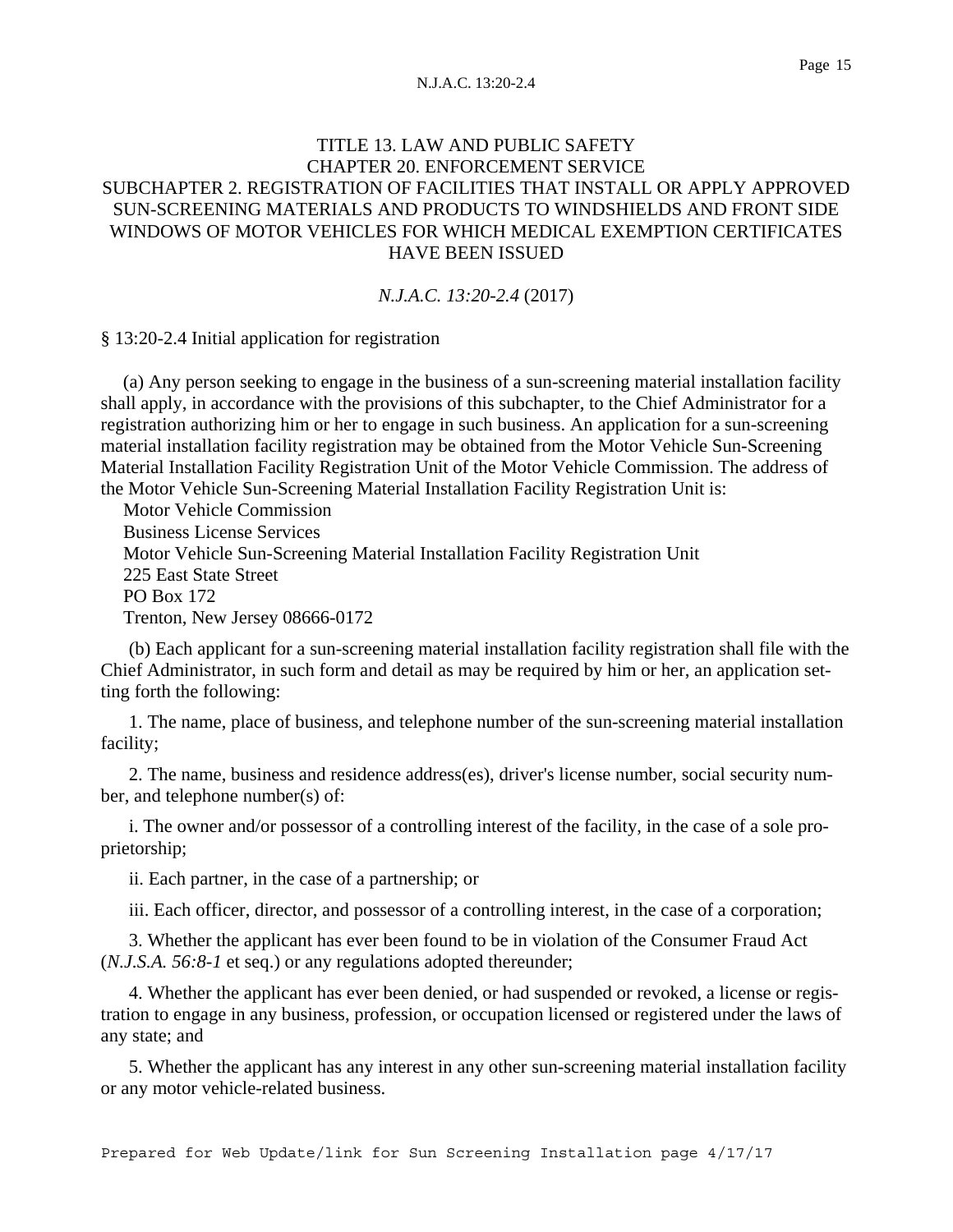(c) Each initial application for a sun-screening material installation facility registration shall include the following:

1. The New Jersey Sales Tax Identification Number;

2. The New Jersey Unemployment Registration Number;

3. The Federal Employer Identification Number; and

4. The corporation code, if one has been issued by the Motor Vehicle Commission.

(d) Each initial application for a sun-screening material installation facility registration shall be accompanied by the registration fee specified in *N.J.A.C. 13:20-2.6(a)*.

(e) If there are multiple locations for sun-screening material installation facilities owned by the same applicant, a separate application, accompanying documents, and registration fee specified in *N.J.A.C. 13:20-2.6(a)* shall be submitted for each such place of business. A separate registration shall be issued for each such place of business.

(f) Upon preliminary approval of each initial registration application, a registration shall be issued to the sun-screening material installation facility. Each initial registration issued to a sun-screening material installation facility on or after the effective date of this subchapter shall be effective on the date of issuance and shall continue in force and effect until December 31, 2002, and shall, thereafter, be renewed on a biennial basis, unless such registration is suspended or revoked by the Chief Administrator.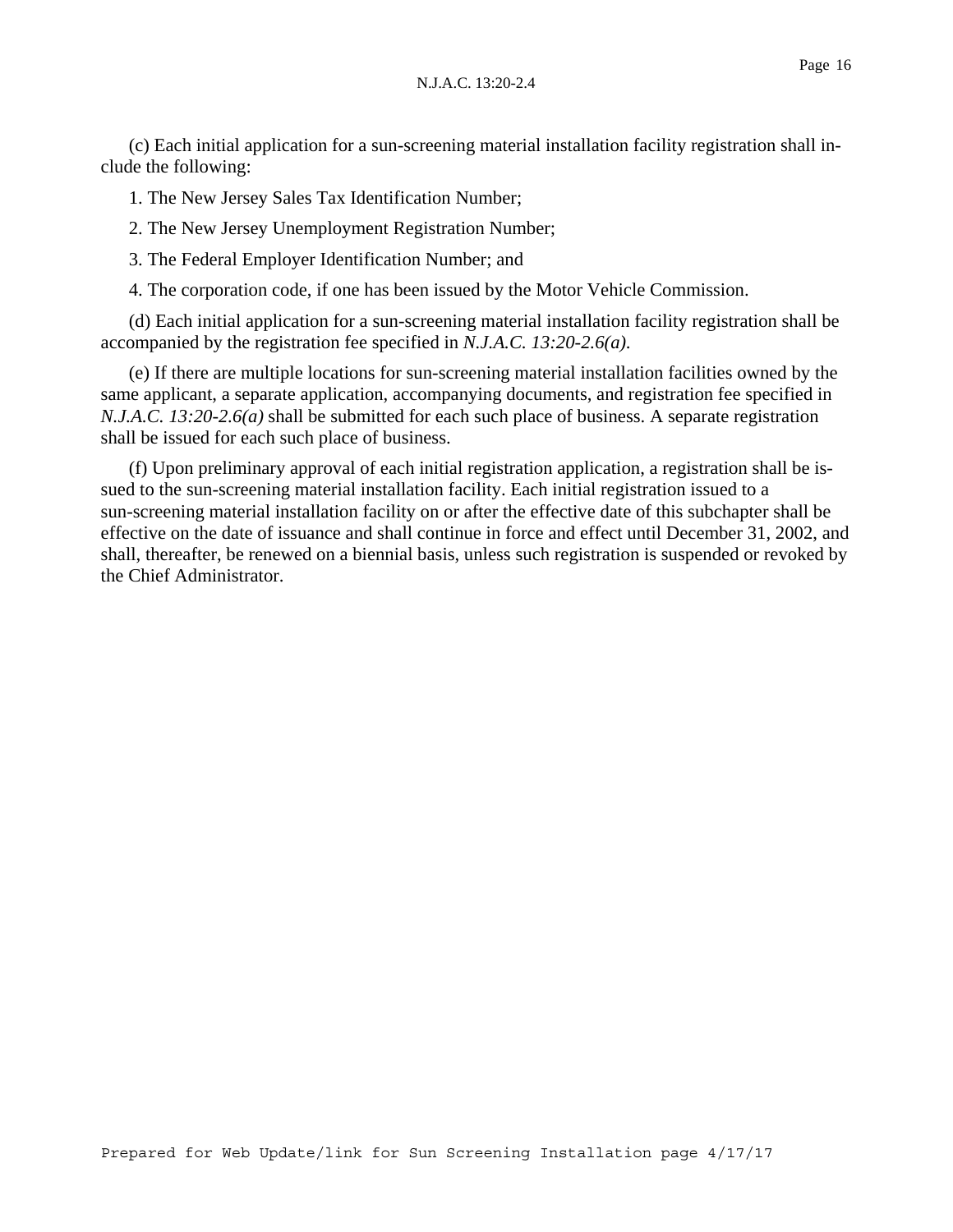# TITLE 13. LAW AND PUBLIC SAFETY CHAPTER 20. ENFORCEMENT SERVICE SUBCHAPTER 2. REGISTRATION OF FACILITIES THAT INSTALL OR APPLY APPROVED SUN-SCREENING MATERIALS AND PRODUCTS TO WINDSHIELDS AND FRONT SIDE WINDOWS OF MOTOR VEHICLES FOR WHICH MEDICAL EXEMPTION CERTIFICATES HAVE BEEN ISSUED

### *N.J.A.C. 13:20-2.5* (2017)

§ 13:20-2.5 Applicant qualification

 Each applicant shall be at least 18 years old, and must have the legal capacity to contract, to be sued, and to be liable for all debts.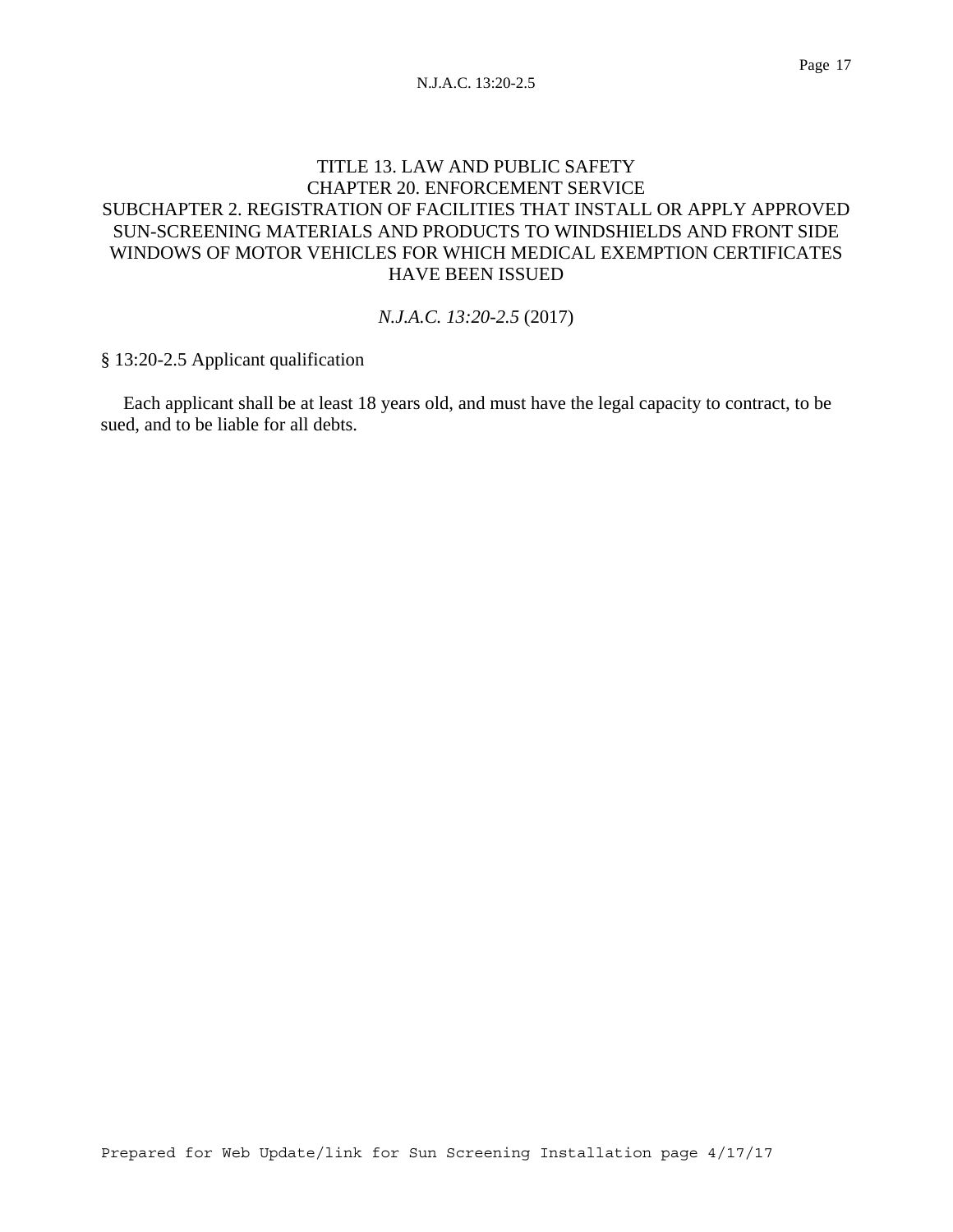# TITLE 13. LAW AND PUBLIC SAFETY CHAPTER 20. ENFORCEMENT SERVICE SUBCHAPTER 2. REGISTRATION OF FACILITIES THAT INSTALL OR APPLY APPROVED SUN-SCREENING MATERIALS AND PRODUCTS TO WINDSHIELDS AND FRONT SIDE WINDOWS OF MOTOR VEHICLES FOR WHICH MEDICAL EXEMPTION CERTIFICATES HAVE BEEN ISSUED

*N.J.A.C. 13:20-2.6* (2017)

§ 13:20-2.6 Registration fee

 (a) Each initial application for a sun-screening material installation facility registration shall be accompanied by a registration fee of \$150.00 payable to the Motor Vehicle Commission.

(b) Each renewal application for a sun-screening material installation facility registration shall be accompanied by a registration fee of \$100.00 payable to the Motor Vehicle Commission.

(c) A registration fee shall be returned to an applicant only in the event that the Chief Administrator refuses to issue or renew a sun-screening material installation facility registration. Such registration fee, or any portion thereof, shall not be refunded to a registrant in the event that the sun-screening material installation facility registration is suspended or revoked pursuant to *N.J.S.A. 39:3-75.1* et seq. or this subchapter, or if a registrant voluntarily surrenders the registration at any time during the registration period.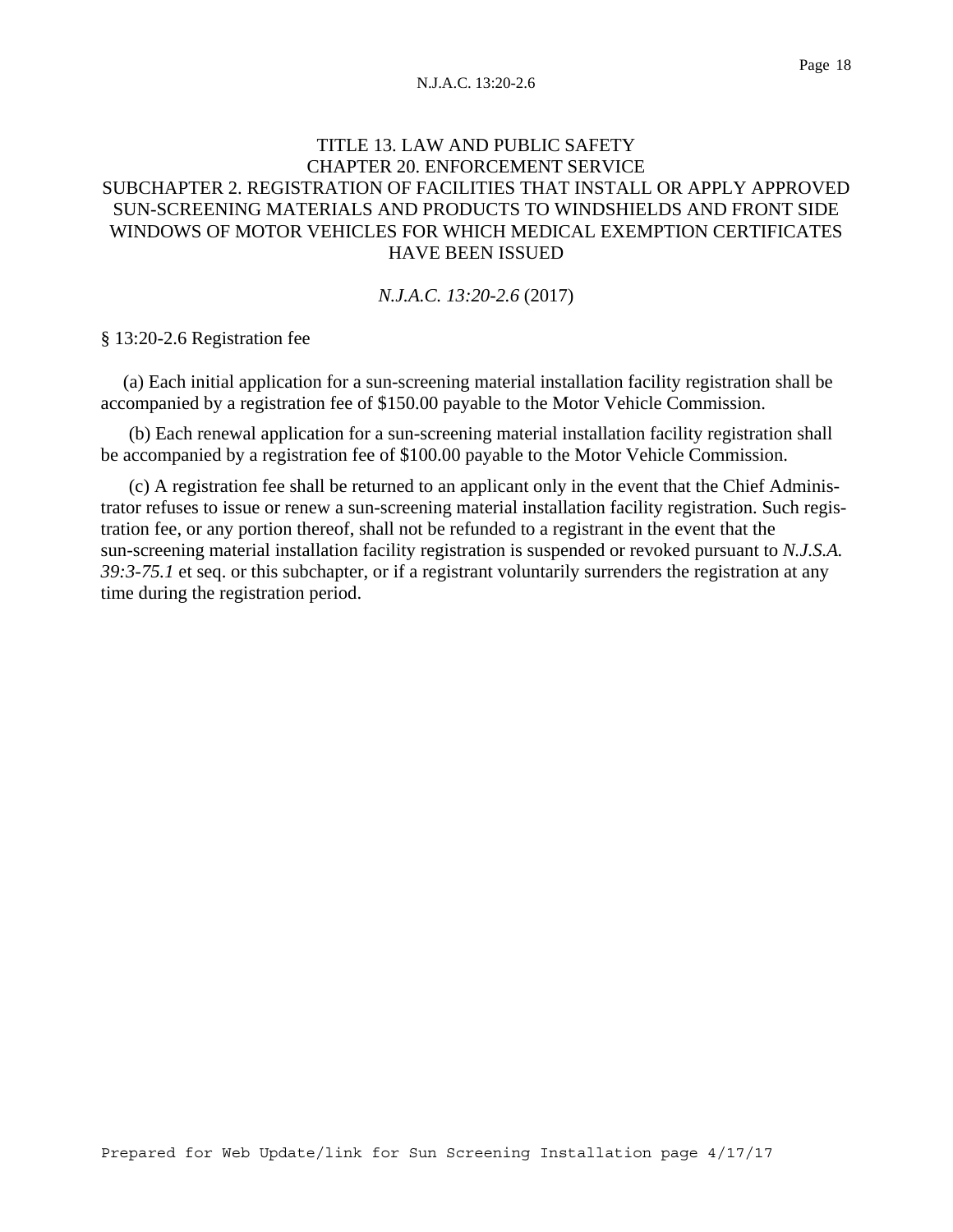# TITLE 13. LAW AND PUBLIC SAFETY CHAPTER 20. ENFORCEMENT SERVICE SUBCHAPTER 2. REGISTRATION OF FACILITIES THAT INSTALL OR APPLY APPROVED SUN-SCREENING MATERIALS AND PRODUCTS TO WINDSHIELDS AND FRONT SIDE WINDOWS OF MOTOR VEHICLES FOR WHICH MEDICAL EXEMPTION CERTIFICATES HAVE BEEN ISSUED

*N.J.A.C. 13:20-2.7* (2017)

§ 13:20-2.7 Registration renewals

 (a) Each registrant shall, no later than 30 days before the expiration of the registration, submit to the Director an application to renew its registration provided that such registrant is not prohibited from applying for a registration as specified in *N.J.A.C. 13:20-2.20*. An application to renew a sun-screening material installation facility registration may be obtained from the Motor Vehicle Sun Screening Material Installation Facility Registration Unit of the Division at the address specified in *N.J.A.C. 13:20-2.4(a)*.

(b) Each application to renew a sun-screening material installation facility registration shall be accompanied by the registration fee specified in *N.J.A.C. 13:20-2.6(b)*.

(c) Upon approval of each renewal application, a registration shall be issued to the sun-screening material installation facility. Each renewal registration issued to a sun-screening material installation facility after December 31, 2002 shall continue in force and effect for a period of two years unless such registration is suspended or revoked by the Director.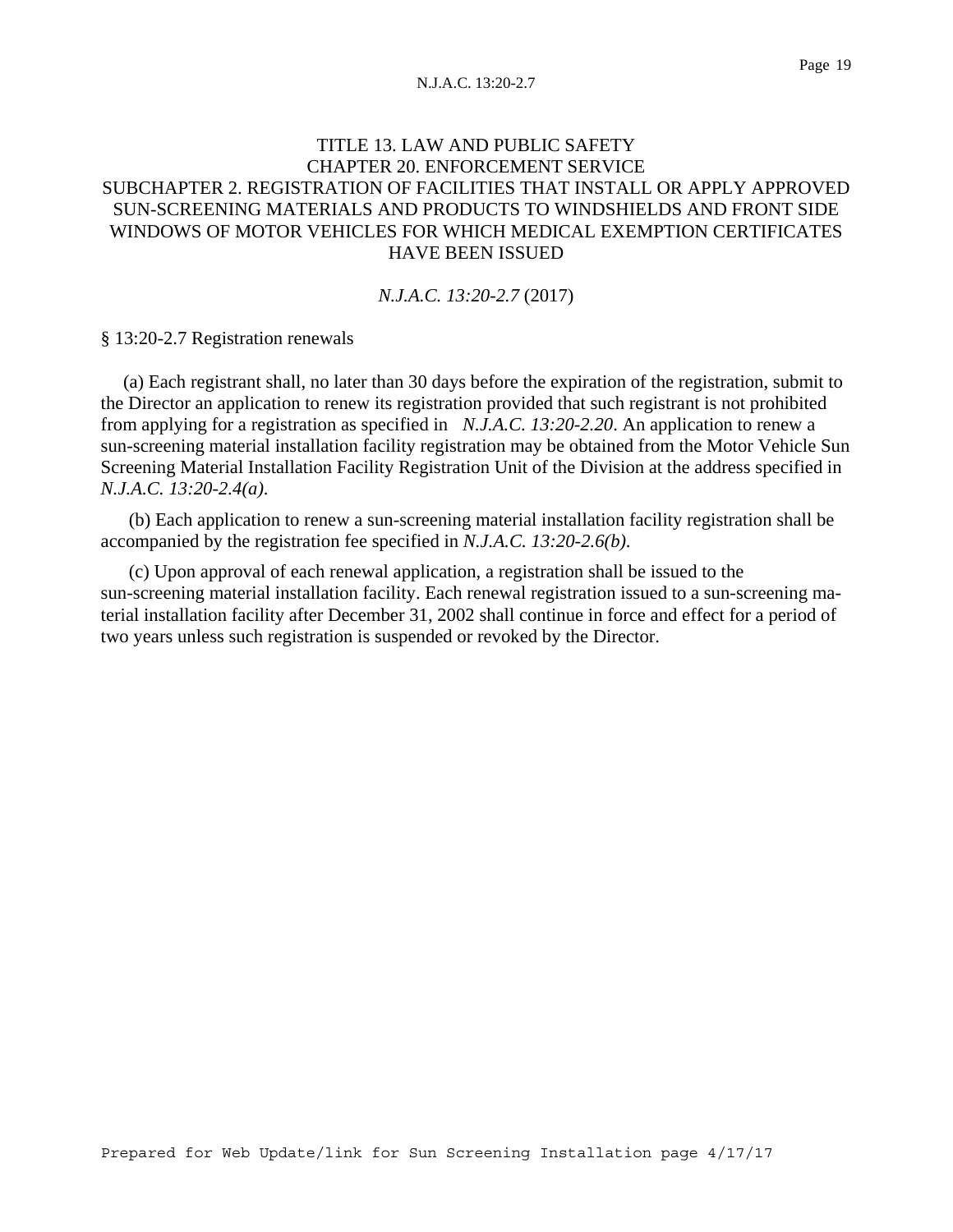# TITLE 13. LAW AND PUBLIC SAFETY CHAPTER 20. ENFORCEMENT SERVICE SUBCHAPTER 2. REGISTRATION OF FACILITIES THAT INSTALL OR APPLY APPROVED SUN-SCREENING MATERIALS AND PRODUCTS TO WINDSHIELDS AND FRONT SIDE WINDOWS OF MOTOR VEHICLES FOR WHICH MEDICAL EXEMPTION CERTIFICATES HAVE BEEN ISSUED

### *N.J.A.C. 13:20-2.8* (2017)

§ 13:20-2.8 Surrender of registration

 (a) Each sun-screening material installation facility registration, although issued and delivered to a registrant, shall at all times be the property of the State of New Jersey.

(b) Upon any suspension, revocation, refusal to renew or other termination of a sun-screening material installation facility registration, the registration shall no longer be in force and effect and the registration shall be surrendered forthwith upon demand of a Motor Vehicle Commission representative.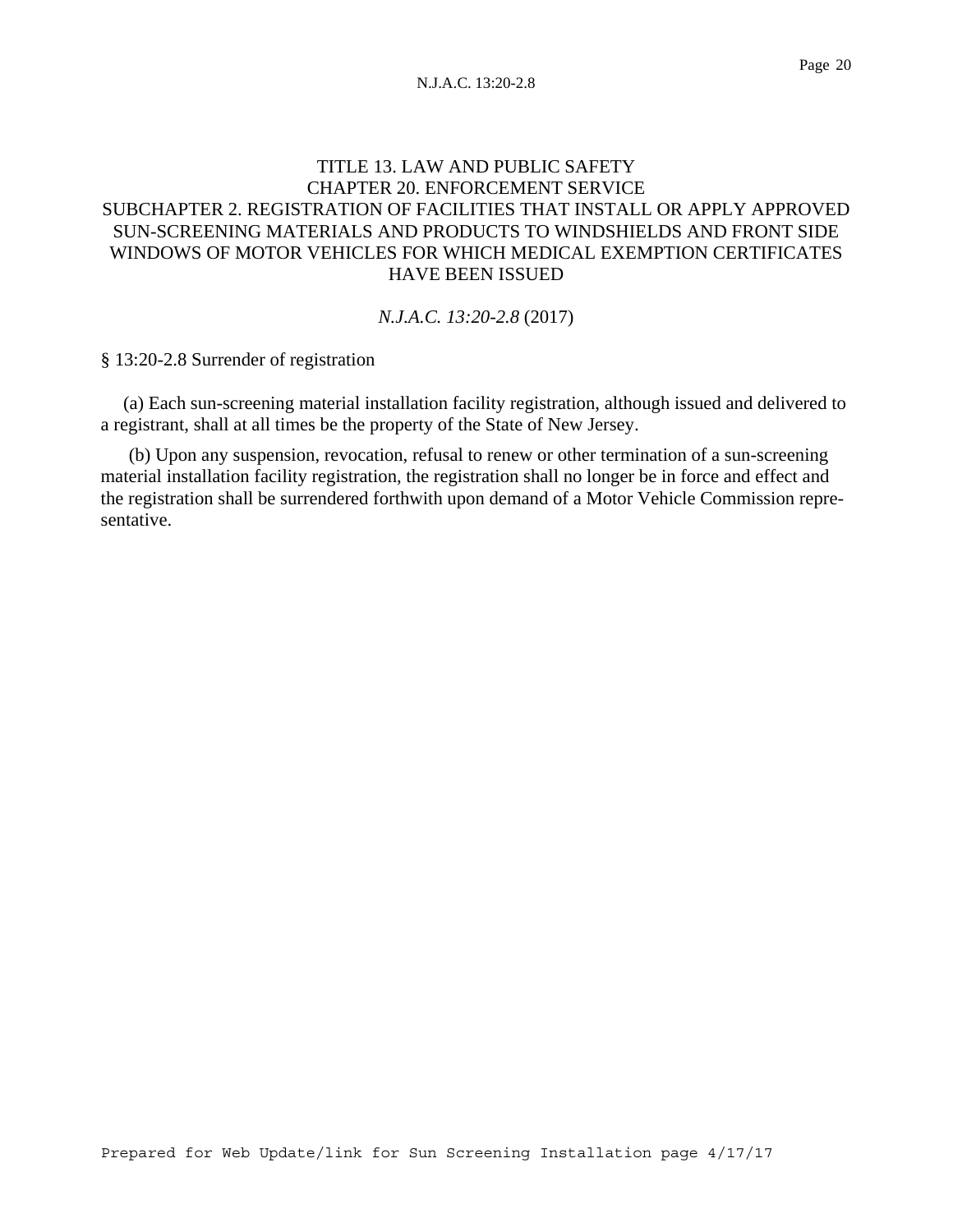# TITLE 13. LAW AND PUBLIC SAFETY CHAPTER 20. ENFORCEMENT SERVICE SUBCHAPTER 2. REGISTRATION OF FACILITIES THAT INSTALL OR APPLY APPROVED SUN-SCREENING MATERIALS AND PRODUCTS TO WINDSHIELDS AND FRONT SIDE WINDOWS OF MOTOR VEHICLES FOR WHICH MEDICAL EXEMPTION CERTIFICATES HAVE BEEN ISSUED

#### *N.J.A.C. 13:20-2.9* (2017)

§ 13:20-2.9 Responsibility of registrants

 (a) In the case of a sole proprietorship, the owner and/or possessor of a controlling interest in the sun-screening material installation facility shall be responsible to the Chief Administrator for the conduct of the business of the facility and for all actions performed by his or her employees in connection with the business of the facility concerning violations of *N.J.S.A. 39:3-75.1* et seq. or this subchapter.

(b) In the case of a partnership or corporation, each partner, or corporate officer and/or director, or any person or entity possessing a controlling interest, as the case may be, shall be held individually and jointly responsible to the Chief Administrator for the conduct of the business of the facility and for all actions performed by its employees in connection with the business of the facility concerning violations of *N.J.S.A. 39:3-75.1* et seq. or this subchapter.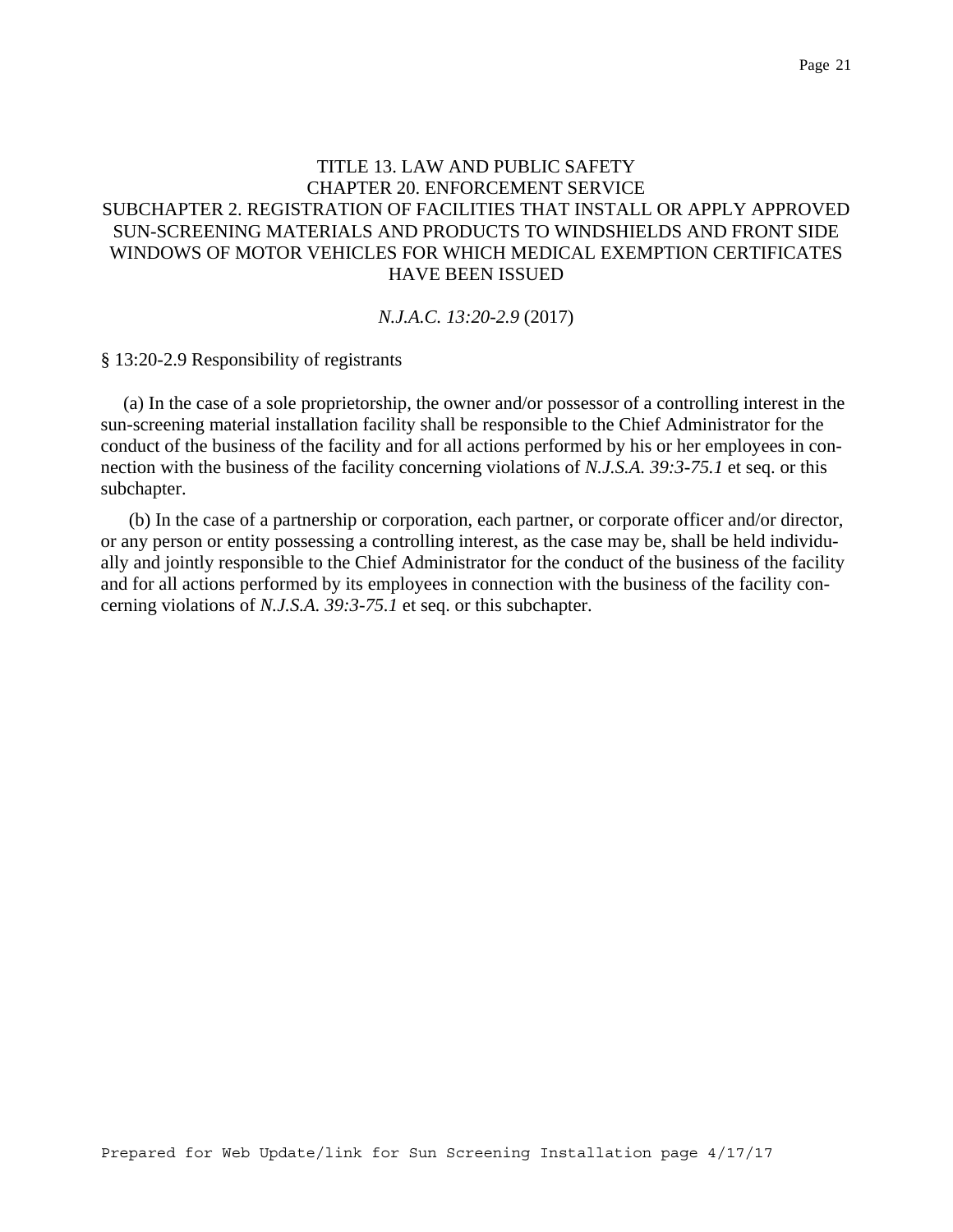# TITLE 13. LAW AND PUBLIC SAFETY CHAPTER 20. ENFORCEMENT SERVICE SUBCHAPTER 2. REGISTRATION OF FACILITIES THAT INSTALL OR APPLY APPROVED SUN-SCREENING MATERIALS AND PRODUCTS TO WINDSHIELDS AND FRONT SIDE WINDOWS OF MOTOR VEHICLES FOR WHICH MEDICAL EXEMPTION CERTIFICATES HAVE BEEN ISSUED

### *N.J.A.C. 13:20-2.10* (2017)

§ 13:20-2.10 Deceptive practices concerning sun-screening material and product installation or application

 Sun-screening material installation facilities shall be subject to the provisions of the Consumer Fraud Act (*N.J.S.A. 56:8-1* et seq.) and any regulations adopted thereunder.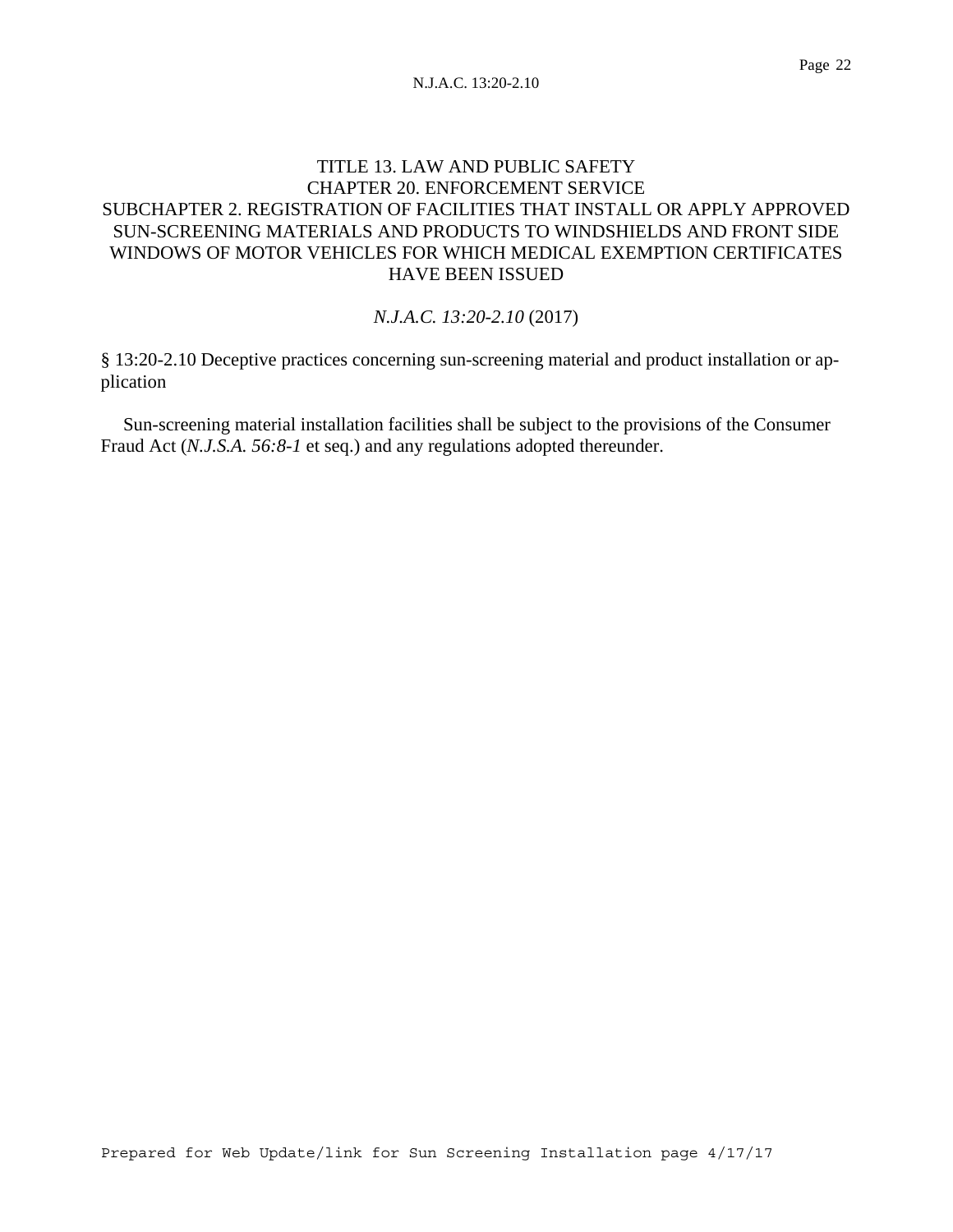# TITLE 13. LAW AND PUBLIC SAFETY CHAPTER 20. ENFORCEMENT SERVICE SUBCHAPTER 2. REGISTRATION OF FACILITIES THAT INSTALL OR APPLY APPROVED SUN-SCREENING MATERIALS AND PRODUCTS TO WINDSHIELDS AND FRONT SIDE WINDOWS OF MOTOR VEHICLES FOR WHICH MEDICAL EXEMPTION CERTIFICATES HAVE BEEN ISSUED

### *N.J.A.C. 13:20-2.11* (2017)

§ 13:20-2.11 Notice and recordkeeping requirements

 (a) Each registrant shall display a sign which shall read: "Registered: State of New Jersey Motor Vehicle Sun Screening Material Installation Facility." The sign shall include the registration number of the sun-screening material installation facility. The sign must contain letters at least two inches high with a stroke of approximately one-half inch and be located in a conspicuous location for the public to see.

(b) Every registration issued in accordance with this subchapter shall be prominently displayed in the office, waiting area, or other conspicuous location which is accessible to the public at the sun-screening material installation facility.

(c) Every registered sun-screening material installation facility shall post in a conspicuous location accessible to the public a "Notice to Consumers" concerning violations of *N.J.S.A. 39:3-75.1* et seq. and the fact that customers have a right to inspect the motor vehicle before paying for the sun-screening material or product installation or application. The notice shall be prepared and furnished by the Motor Vehicle Commission.

(d) Every registered sun-screening material installation facility shall maintain copies of all estimates, work orders, invoices, parts purchase orders, appraisals and/or other documents prepared by that facility for work performed by that facility or by its subcontractors.

1. Such copies shall be kept for at least four years and shall be available for inspection by the Chief Administrator, the Director of the Division of Consumer Affairs, or any person designated by them, during regular business hours.

2. Failure to permit such inspection shall subject the registrant to administrative action pursuant to this subchapter.

(e) Every sun-screening material installation facility shall, upon request of the Chief Administrator or any person designated by him or her, provide the Chief Administrator or his or her designee with a list of its employees in such form and detail as may be required by the Chief Administrator or his or her designee. Failure to provide such list when requested shall subject the registrant to administrative action pursuant to this subchapter.

(f) The registrant shall notify the Chief Administrator in writing within 10 days whenever any person acquires ownership or control of 10 percent or more of the stock of a sun-screening material installation facility, or whenever a person becomes a partner or limited partner in a sun-screening material installation facility.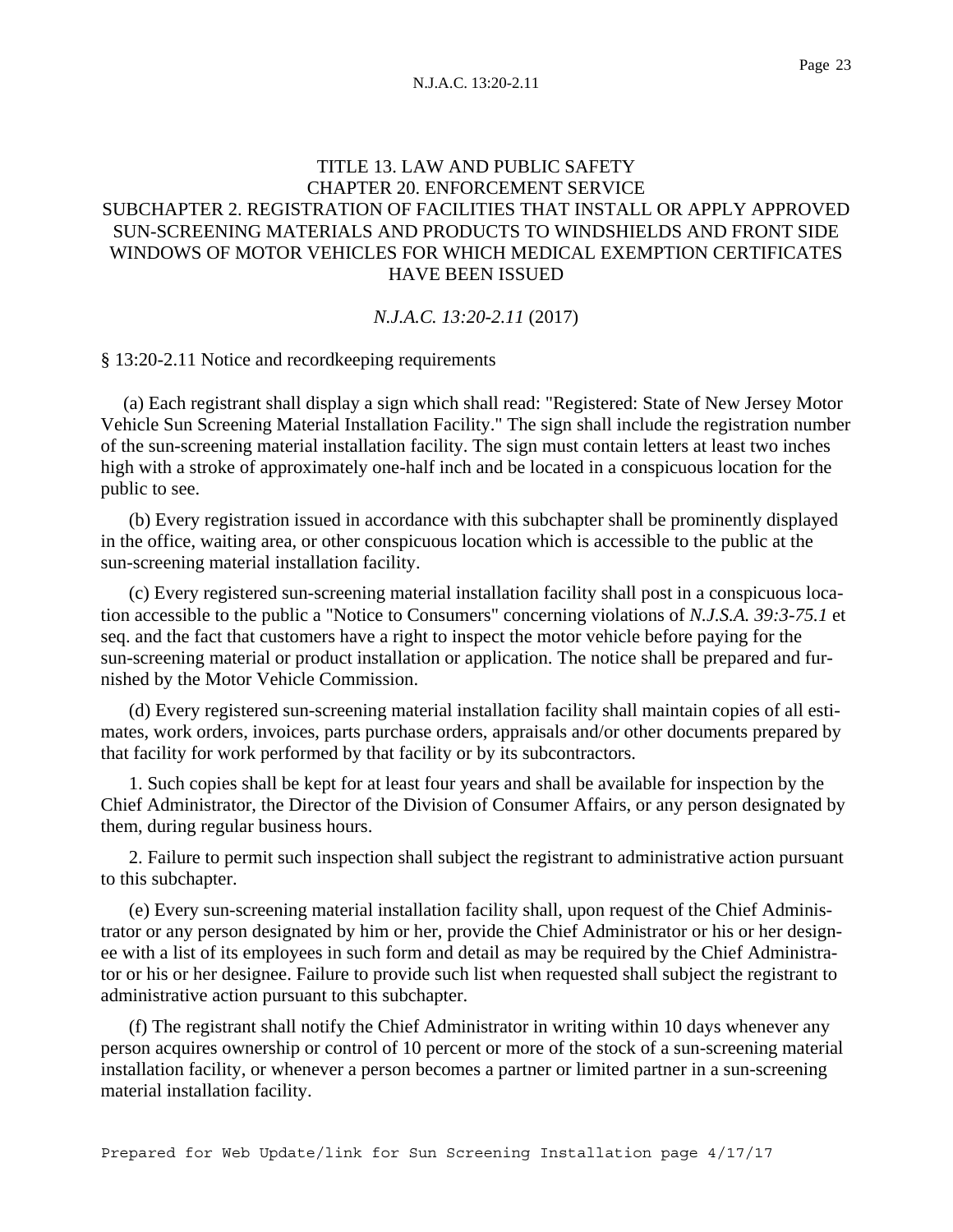(g) The registrant shall notify the Chief Administrator in writing within 30 days of any change in address of the sun-screening material installation facility or of any change in address of persons or entities required to be listed on the application by *N.J.A.C. 13:20-2.4*.

(h) The registrant shall notify the Chief Administrator in writing within 10 days whenever any person or entity required to be listed on the application by *N.J.A.C. 13:20-2.4* is no longer associated with the sun-screening material installation facility.

(i) All written notifications required by this subchapter shall be made by either personal delivery or sent by certified mail to the Motor Vehicle Sun-Screening Material Installation Facility Registration Unit of the Motor Vehicle Commission at the address specified in *N.J.A.C. 13:20-2.4(a)*.

(j) An amended application shall be filed by the registrant with the Chief Administrator when there is a substitution and/or addition of persons or entities required to be listed on the application by *N.J.A.C. 13:20-2.4*.

(k) Any process issued to a registrant pursuant to the statutory authority of the Chief Administrator including, but not limited to, subpoenas, orders, and orders to show cause, may be served upon a registrant or counsel of record, by sending said process by certified or ordinary mail, to the business address of the sun-screening material installation facility or to counsel's address on record with the Motor Vehicle Commission.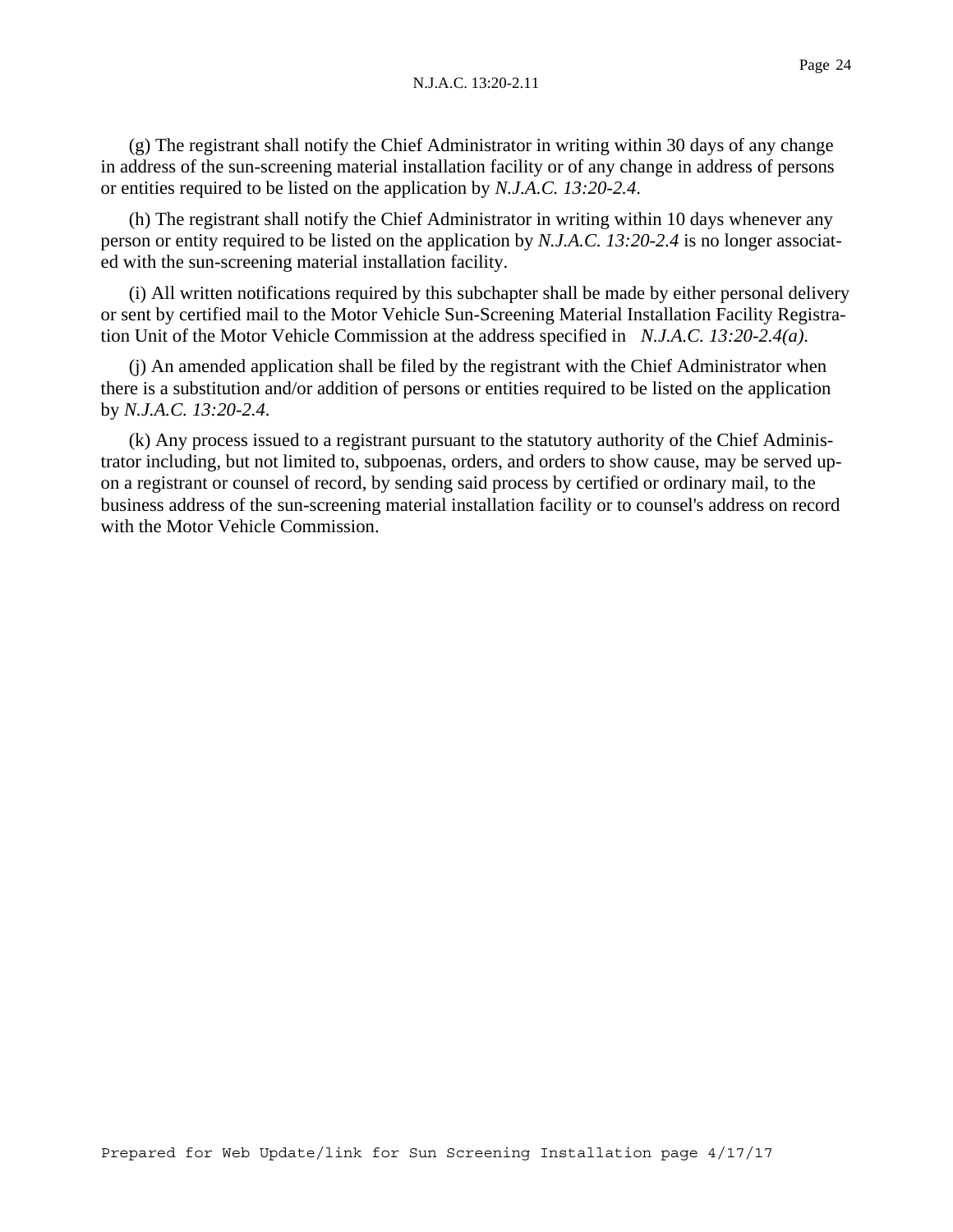#### Page 25

# TITLE 13. LAW AND PUBLIC SAFETY CHAPTER 20. ENFORCEMENT SERVICE SUBCHAPTER 2. REGISTRATION OF FACILITIES THAT INSTALL OR APPLY APPROVED SUN-SCREENING MATERIALS AND PRODUCTS TO WINDSHIELDS AND FRONT SIDE WINDOWS OF MOTOR VEHICLES FOR WHICH MEDICAL EXEMPTION CERTIFICATES HAVE BEEN ISSUED

### *N.J.A.C. 13:20-2.12* (2017)

§ 13:20-2.12 Advertising

 (a) Any advertising used by the sun-screening material installation facility in any printed or published material shall contain and prominently display the registration number of the facility.

(b) Any advertising used by the sun-screening material installation facility in any radio broadcast shall disclose that the facility is registered by the State of New Jersey.

(c) Any advertising used by the sun-screening material installation facility in any television broadcast shall prominently display the registration number of the facility at the end of such broadcast.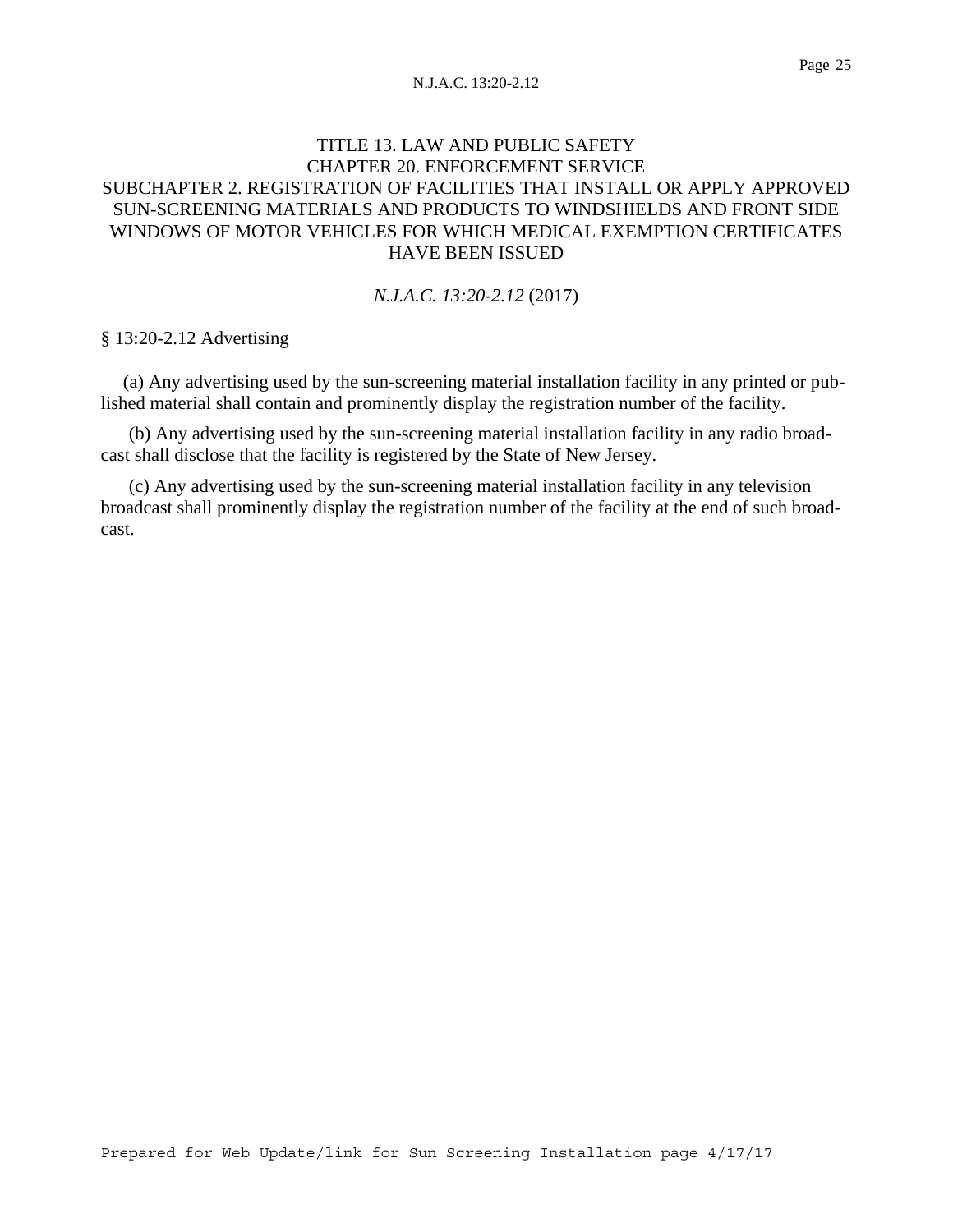# TITLE 13. LAW AND PUBLIC SAFETY CHAPTER 20. ENFORCEMENT SERVICE SUBCHAPTER 2. REGISTRATION OF FACILITIES THAT INSTALL OR APPLY APPROVED SUN-SCREENING MATERIALS AND PRODUCTS TO WINDSHIELDS AND FRONT SIDE WINDOWS OF MOTOR VEHICLES FOR WHICH MEDICAL EXEMPTION CERTIFICATES HAVE BEEN ISSUED

### *N.J.A.C. 13:20-2.13* (2017)

§ 13:20-2.13 Storage rates

 Every sun-screening material installation facility which charges a per diem fee to store a motor vehicle on its premises shall disclose in writing, prior to initiating sun-screening material installation or application services, the amount of such storage charge to the customer.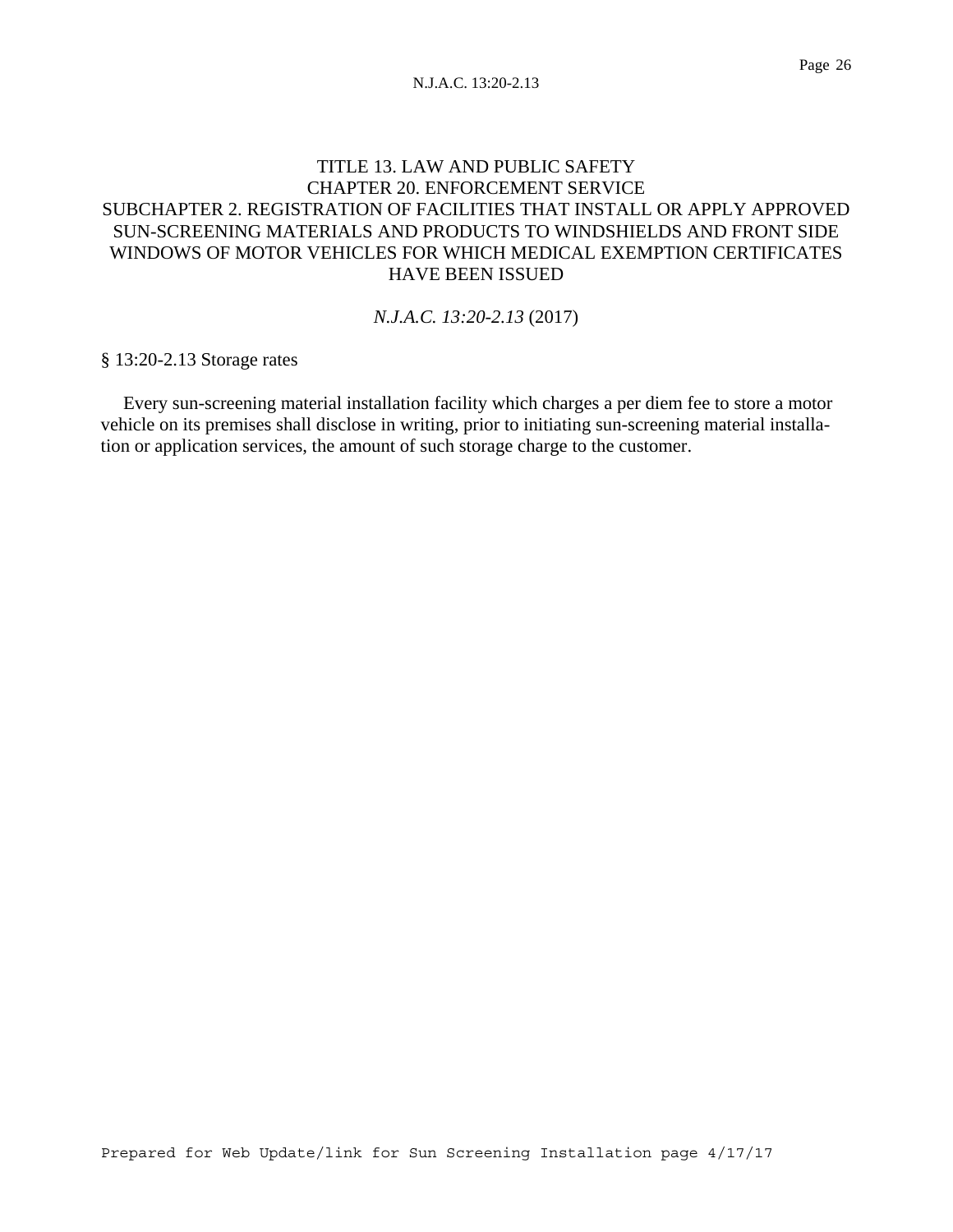# TITLE 13. LAW AND PUBLIC SAFETY CHAPTER 20. ENFORCEMENT SERVICE SUBCHAPTER 2. REGISTRATION OF FACILITIES THAT INSTALL OR APPLY APPROVED SUN-SCREENING MATERIALS AND PRODUCTS TO WINDSHIELDS AND FRONT SIDE WINDOWS OF MOTOR VEHICLES FOR WHICH MEDICAL EXEMPTION CERTIFICATES HAVE BEEN ISSUED

### *N.J.A.C. 13:20-2.14* (2017)

§ 13:20-2.14 Additional violations

 (a) In addition to any violation of *N.J.S.A. 39:3-75.1* et seq., the Chief Administrator may refuse to issue or renew a registration or suspend or revoke the registration of any sun-screening material installation facility if he or she determines that the applicant or registrant:

1. Has made a false statement or concealed a fact in connection with the application for a registration or a renewal thereof; or

2. Is not the owner of, or possessor of a controlling interest in, the sun-screening material installation facility.

(b) In addition to any violation of *N.J.S.A. 39:3-75.1* et seq., the Chief Administrator may refuse to issue or renew a registration or suspend or revoke the registration of any sun-screening material installation facility if he or she determines that the applicant or registrant at any time following submission of the application for initial registration:

1. Has been found to be in violation of the Consumer Fraud Act (*N.J.S.A. 56:8-1* et seq.) or any regulations adopted thereunder;

2. Demonstrates a pattern of conduct whereby sun-screening material or product installation or application performed by the sun-screening material installation facility was not performed in a workmanlike manner or was performed in violation of the light transmittance, visible light reflectance, or color standards set forth in *N.J.A.C. 13:20-1.2* through *1.4*;

3. Issues a check in payment of any fees required by this subchapter which is subsequently dishonored;

4. Has failed to comply with any of the provisions of this subchapter;

5. Fails to maintain an approved place of business in accordance with *N.J.A.C. 13:20-2.4(b)*1;

6. Fails to pay any fee required by law or regulation;

7. Fails to notify the Chief Administrator in writing as required by *N.J.A.C. 13:20-2.11(e)*, (f), (g), or (h);

8. Has in its possession any motor vehicle, major motor vehicle component part or component part as defined in *N.J.S.A. 39:10B-1* or replacement parts on which the vehicle identification number or other identification affixed thereto in accordance with Federal theft prevention standards has been removed, altered, defaced, destroyed, or so covered as to be concealed; or

9. For other good cause.

Prepared for Web Update/link for Sun Screening Installation page 4/17/17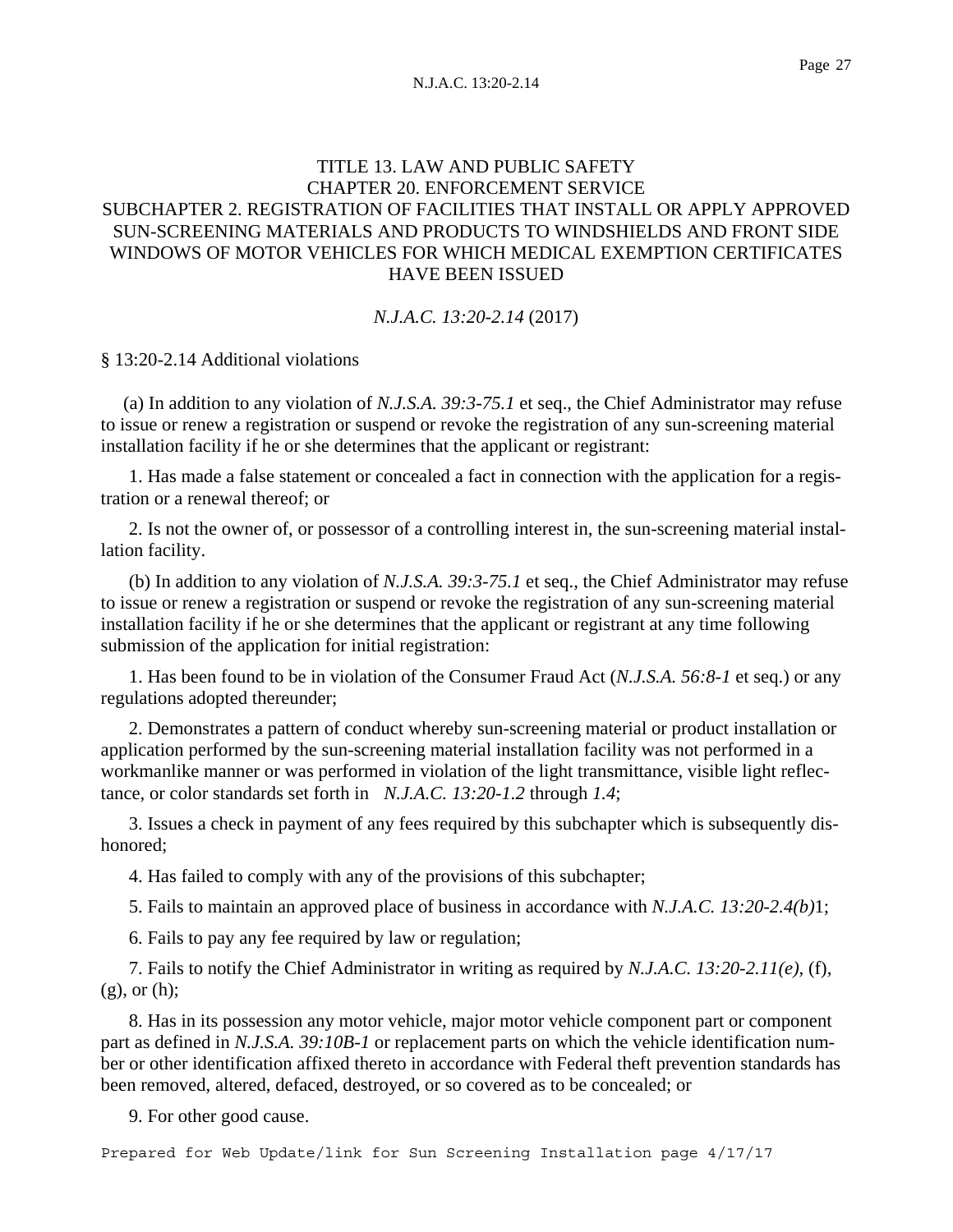## TITLE 13. LAW AND PUBLIC SAFETY CHAPTER 20. ENFORCEMENT SERVICE SUBCHAPTER 2. REGISTRATION OF FACILITIES THAT INSTALL OR APPLY APPROVED SUN-SCREENING MATERIALS AND PRODUCTS TO WINDSHIELDS AND FRONT SIDE WINDOWS OF MOTOR VEHICLES FOR WHICH MEDICAL EXEMPTION CERTIFICATES HAVE BEEN ISSUED

### *N.J.A.C. 13:20-2.15* (2017)

§ 13:20-2.15 Additional penalties

 Where, pursuant to *N.J.S.A. 39:3-75.1* et seq. or any regulation adopted thereunder, the Chief Administrator has the authority to suspend, revoke, or refuse to renew the registration of a sun-screening material installation facility, the Chief Administrator shall also have the authority to impose an official warning as an alternative or in addition to such suspension, revocation, or refusal to renew.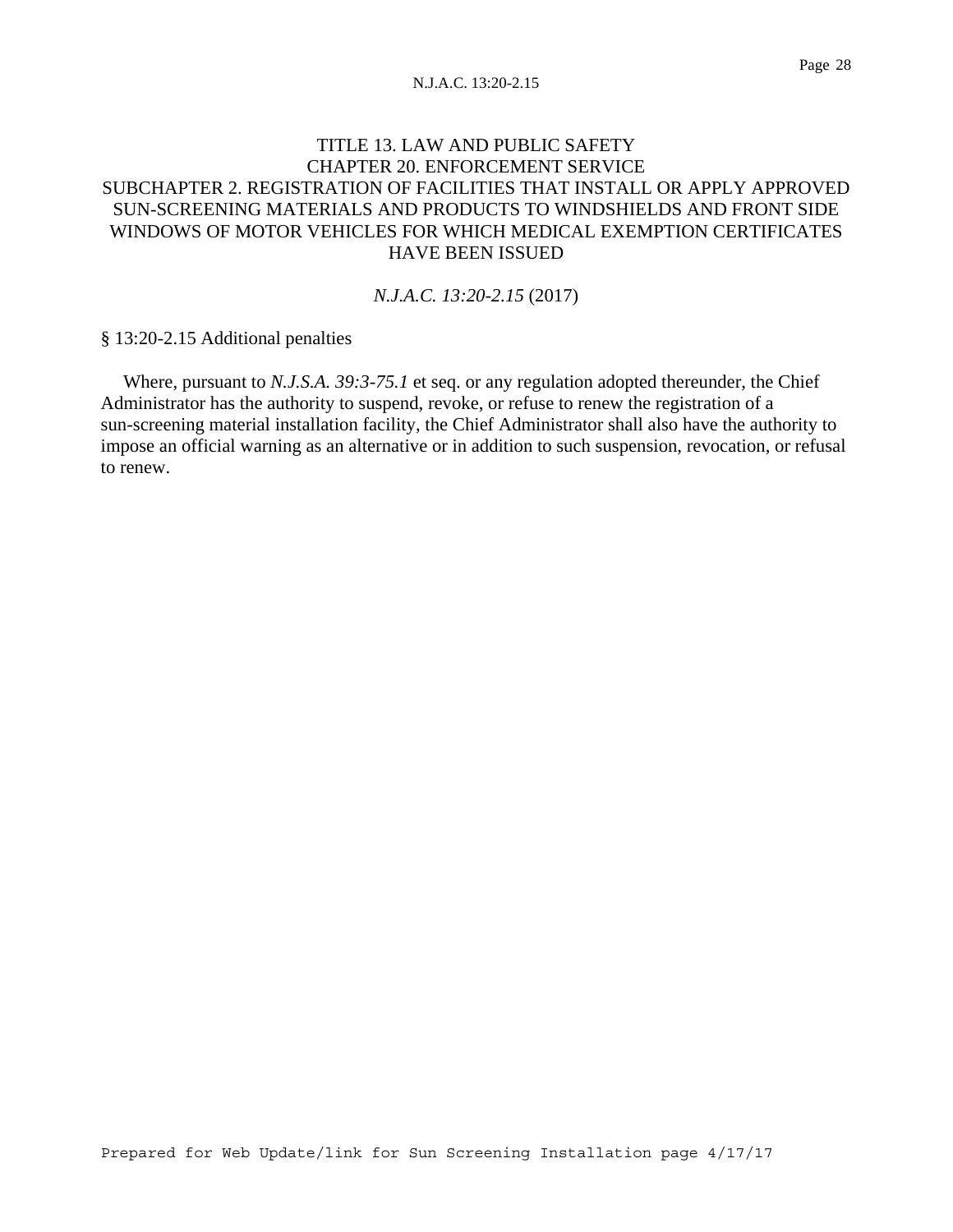# TITLE 13. LAW AND PUBLIC SAFETY CHAPTER 20. ENFORCEMENT SERVICE SUBCHAPTER 2. REGISTRATION OF FACILITIES THAT INSTALL OR APPLY APPROVED SUN-SCREENING MATERIALS AND PRODUCTS TO WINDSHIELDS AND FRONT SIDE WINDOWS OF MOTOR VEHICLES FOR WHICH MEDICAL EXEMPTION CERTIFICATES HAVE BEEN ISSUED

#### *N.J.A.C. 13:20-2.16* (2017)

### § 13:20-2.16 Investigations

 (a) The Chief Administrator, or any person designated by him or her, shall have the power to investigate and gather evidence of violations of *N.J.S.A. 39:3-75.1* et seq., or of any regulation adopted thereunder, by a sun-screening material installation facility.

(b) The Chief Administrator, or any person designated by him or her, shall have the power to conduct investigations, administer oaths, interrogate registrants, issue subpoenas, summonses and/or complaints, and compel witnesses to appear at any hearing.

(c) Except as set forth in *N.J.A.C. 13:20-2.11(k)*, subpoenas shall be served in the same manner, and witnesses shall be entitled to the same fees, as in the case of subpoenas issued out of the Superior Court of New Jersey.

(d) In the case of a failure of any person to comply with any subpoena issued pursuant to this subchapter or to testify with respect to any matter concerning which he or she may be lawfully interrogated, the Superior Court, on application of the Chief Administrator, may be requested to issue an order requiring the attendance of such person and the giving of testimony or production of evidence. Any person failing to obey the order of the court may be punished by the court for contempt.

(e) In addition to the authority set forth in (a) above, New Jersey State Police officers and Division of Consumer Affairs investigators are hereby authorized to enforce the provisions of this subchapter.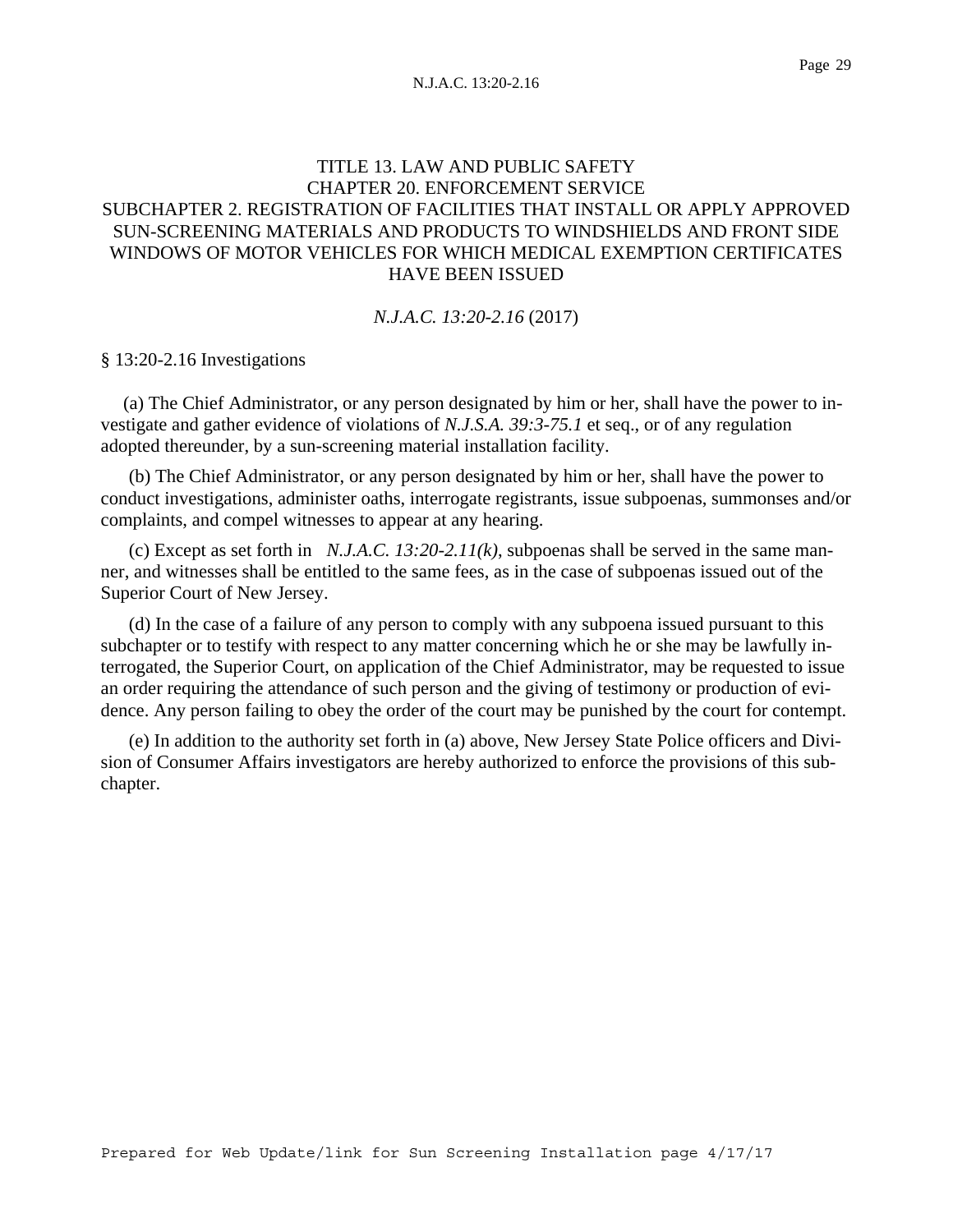# TITLE 13. LAW AND PUBLIC SAFETY CHAPTER 20. ENFORCEMENT SERVICE SUBCHAPTER 2. REGISTRATION OF FACILITIES THAT INSTALL OR APPLY APPROVED SUN-SCREENING MATERIALS AND PRODUCTS TO WINDSHIELDS AND FRONT SIDE WINDOWS OF MOTOR VEHICLES FOR WHICH MEDICAL EXEMPTION CERTIFICATES HAVE BEEN ISSUED

### *N.J.A.C. 13:20-2.17* (2017)

§ 13:20-2.17 Written notice of suspension or revocation or refusal to issue or renew registration

 (a) The Chief Administrator shall notify the applicant, in writing by certified mail, of any refusal to issue or renew a sun-screening material installation facility registration and the grounds thereof. Written notice shall be mailed to the applicant at the address listed on the application or to the place of business on record with the Motor Vehicle Commission.

(b) The Chief Administrator shall notify the registrant, in writing by certified mail, of any proposed suspension or revocation of the sun-screening material installation facility registration and the grounds thereof. Written notice shall be mailed to the place of business on record with the Motor Vehicle Commission. Unless the registrant files with the Chief Administrator a written request for a hearing in accordance with *N.J.A.C. 13:20-2.18*, the sun-screening material installation facility registration shall be suspended or revoked on the date specified in such notice.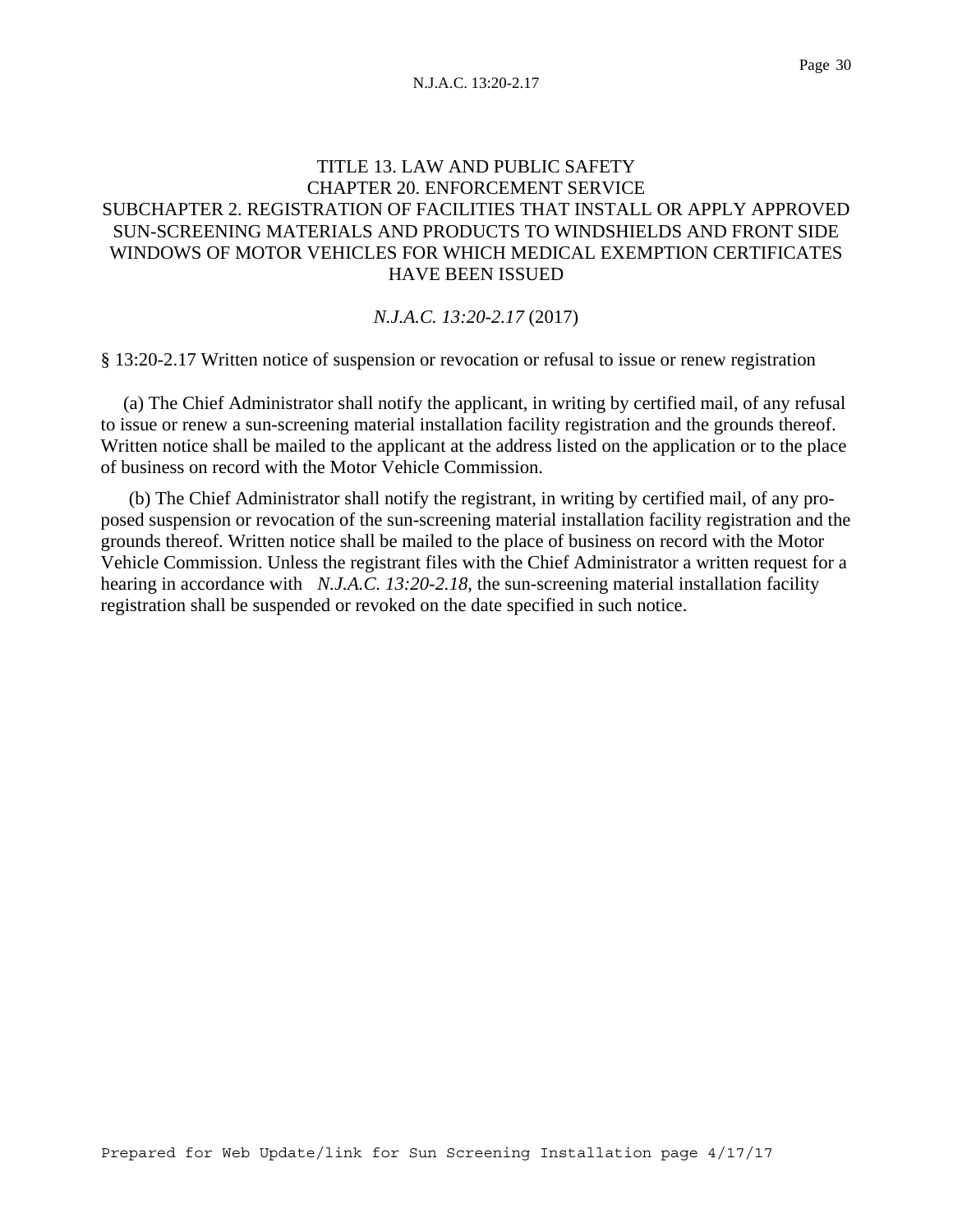# TITLE 13. LAW AND PUBLIC SAFETY CHAPTER 20. ENFORCEMENT SERVICE SUBCHAPTER 2. REGISTRATION OF FACILITIES THAT INSTALL OR APPLY APPROVED SUN-SCREENING MATERIALS AND PRODUCTS TO WINDSHIELDS AND FRONT SIDE WINDOWS OF MOTOR VEHICLES FOR WHICH MEDICAL EXEMPTION CERTIFICATES HAVE BEEN ISSUED

*N.J.A.C. 13:20-2.18* (2017)

### § 13:20-2.18 Request for hearing

 (a) If an applicant has been notified in accordance with *N.J.A.C. 13:20-2.17(a)* that the Chief Administrator refuses to issue or renew a sun-screening material installation facility registration, the applicant shall be entitled to an administrative hearing concerning such refusal provided that the applicant has filed and the Chief Administrator has received a written request for a hearing within 25 days. The 25-day period shall commence on the date such notice was mailed to the applicant by the Motor Vehicle Commission in accordance with *N.J.A.C. 13:20-2.17(a)*.

(b) If a registrant has been notified in accordance with *N.J.A.C. 13:20-2.17(b)* of a proposed suspension or revocation of its sun-screening material installation facility registration, the registrant shall be entitled to an administrative hearing concerning such proposed suspension or revocation provided that the registrant has filed and the Chief Administrator has received a written request for a hearing within 25 days. The 25-day period shall commence on the date such notice was mailed to the registrant by the Motor Vehicle Commission in accordance with *N.J.A.C. 13:20-2.17(b)*.

(c) Any written request for a hearing by an applicant or registrant shall be sent to the Motor Vehicle Sun-Screening Material Installation Facility Registration Unit of the Motor Vehicle Commission at the address specified in *N.J.A.C. 13:20-2.4(a)*. The hearing request shall contain the following information:

1. The name, registration number, place of business, and telephone number of the sun-screening material installation facility;

2. A concise statement of facts constituting each ground of defense;

3. A specific admission, denial, or explanation of each fact alleged by the Motor Vehicle Commission in its notice or order to show cause, or if without knowledge thereof, a statement to that effect; any allegation in the Commission's notice or order to show cause which is not answered in accordance with this paragraph shall be deemed to have been admitted; and

4. A statement requesting a hearing.

(d) If the applicant or registrant does not file a written request for a hearing in accordance with (a), (b), or (c) above, the suspension, revocation, or refusal to renew the sun-screening material installation facility registration shall be effective on the date specified in such notice. The sun-screening material installation facility shall cease all activities of the business of a sun-screening material installation facility effective on the date specified in such notice.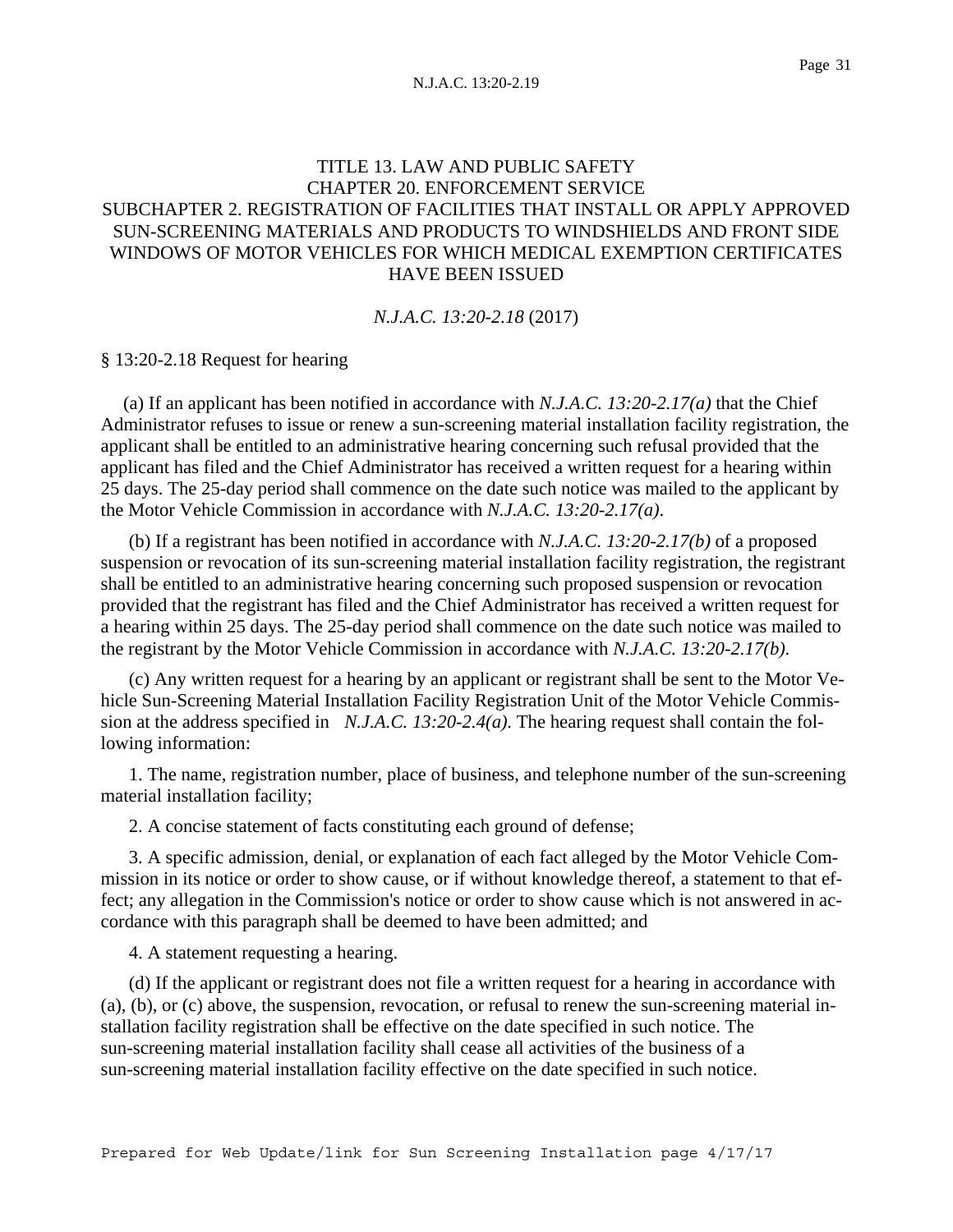# TITLE 13. LAW AND PUBLIC SAFETY CHAPTER 20. ENFORCEMENT SERVICE SUBCHAPTER 2. REGISTRATION OF FACILITIES THAT INSTALL OR APPLY APPROVED SUN-SCREENING MATERIALS AND PRODUCTS TO WINDSHIELDS AND FRONT SIDE WINDOWS OF MOTOR VEHICLES FOR WHICH MEDICAL EXEMPTION CERTIFICATES HAVE BEEN ISSUED

### *N.J.A.C. 13:20-2.19* (2017)

§ 13:20-2.19 Hearing procedures

 Any hearing concerning the suspension, revocation, or refusal to issue or renew a sun-screening material installation facility registration shall be conducted in accordance with the Administrative Procedure Act, *N.J.S.A. 52:14B-1* et seq., and the Uniform Administrative Procedure Rules, *N.J.A.C. 1:1*.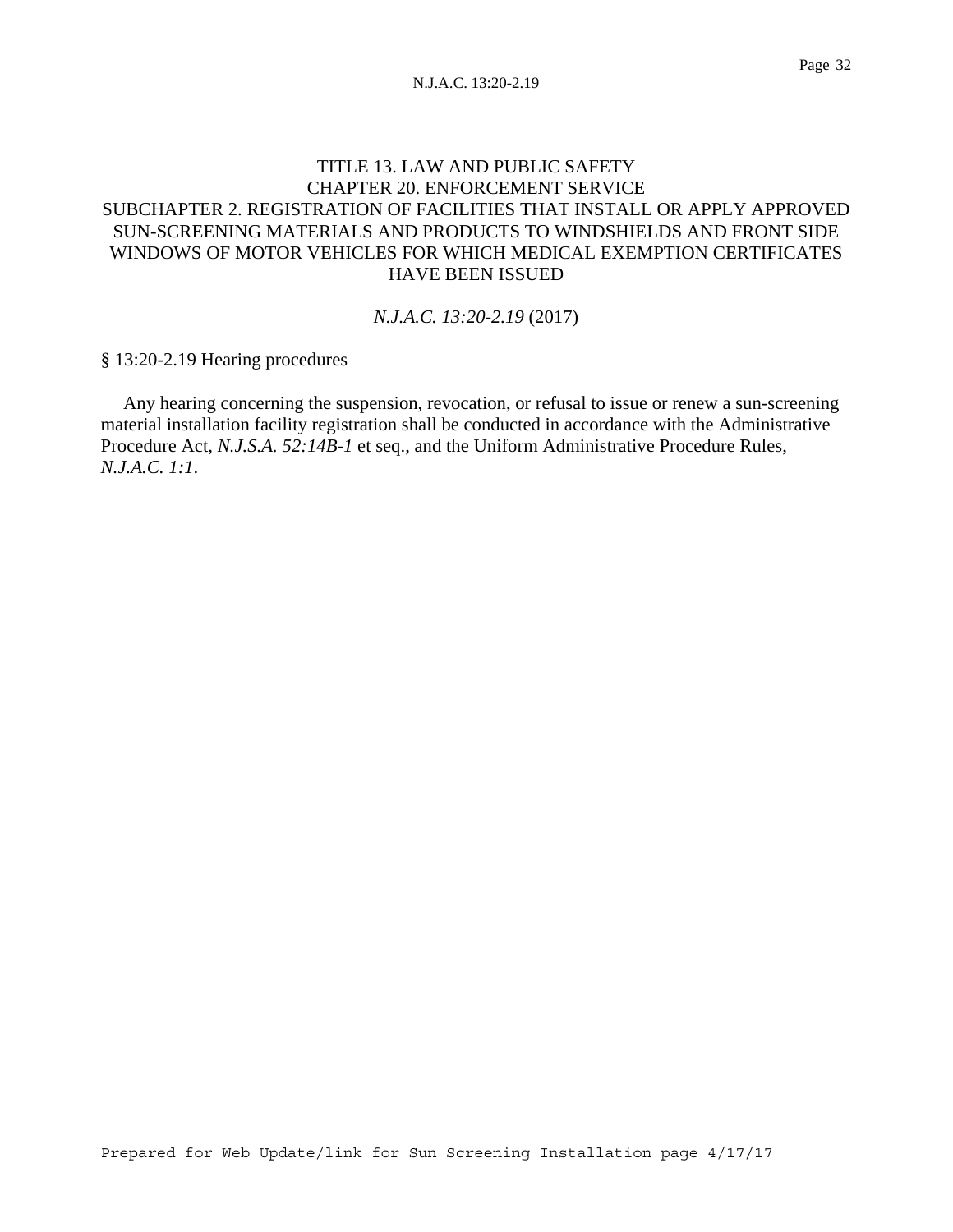# TITLE 13. LAW AND PUBLIC SAFETY CHAPTER 20. ENFORCEMENT SERVICE SUBCHAPTER 2. REGISTRATION OF FACILITIES THAT INSTALL OR APPLY APPROVED SUN-SCREENING MATERIALS AND PRODUCTS TO WINDSHIELDS AND FRONT SIDE WINDOWS OF MOTOR VEHICLES FOR WHICH MEDICAL EXEMPTION CERTIFICATES HAVE BEEN ISSUED

### *N.J.A.C. 13:20-2.20* (2017)

§ 13:20-2.20 Limitations on issuance of registration after suspension, revocation, or refusal to renew

 (a) No person whose renewal application for a sun-screening material installation facility registration is refused shall be entitled to apply for a registration pursuant to this subchapter for a period of one year from the effective date of such refusal.

(b) No person whose registration is suspended or revoked shall be entitled to apply for a registration pursuant to this subchapter during the period of suspension or revocation.